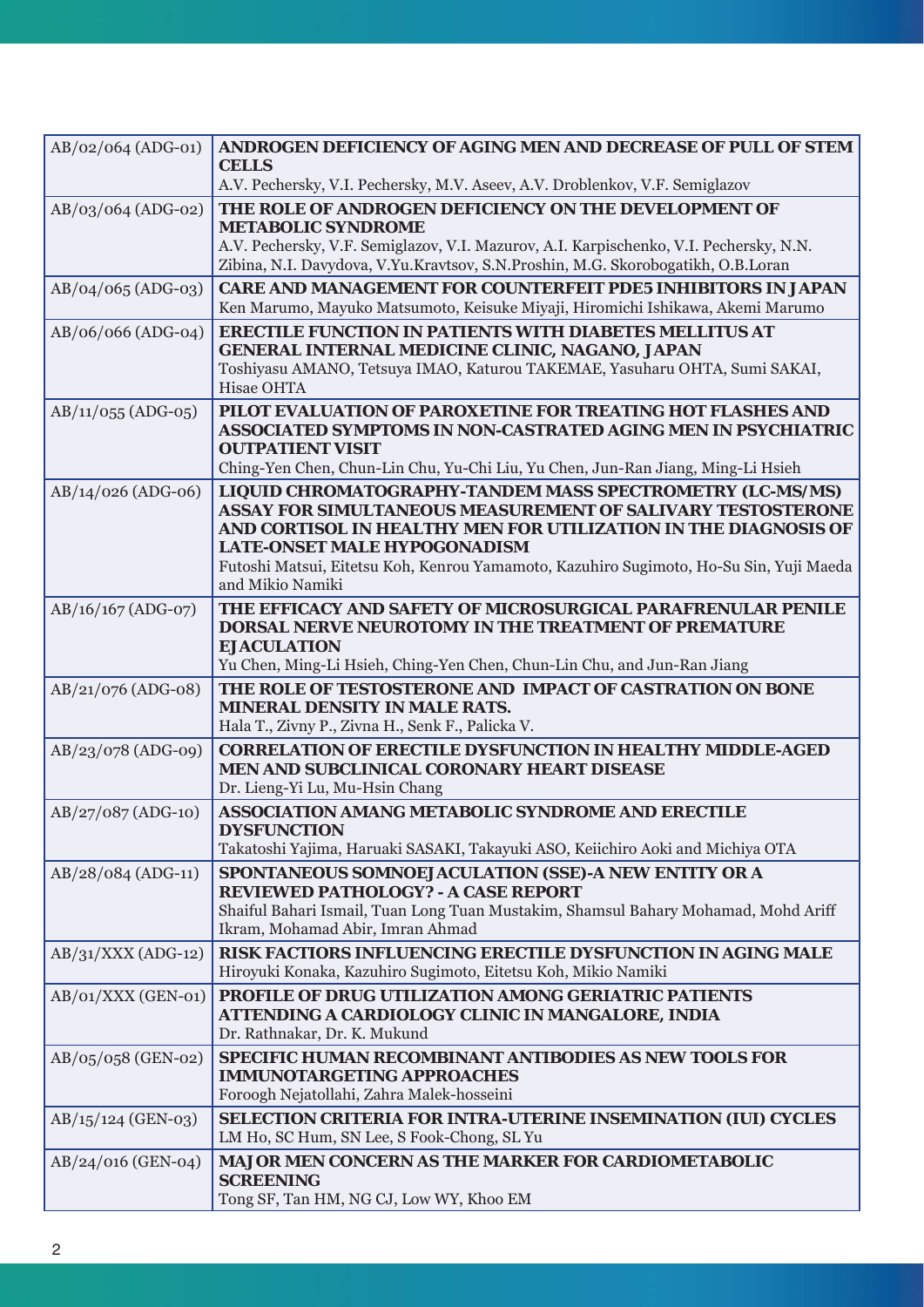| AB/29/084 (GEN-05)   | KNOWLEDGE OF MEN'S HEALTH AMONG FINAL YEAR MEDICAL STUDENTS<br>IN UNIVERSITI SAINS MALAYSIA (USM), KUBANG KERIAN, KELANTAN,<br><b>MALAYSIA</b><br>Shaiful Bahari Ismail, Shamsunarnie Mohd Zukri, Nik Hazlina Nik Hussain, Rosediani<br>Mohamad, Leon Piterman                                     |  |  |  |  |  |
|----------------------|----------------------------------------------------------------------------------------------------------------------------------------------------------------------------------------------------------------------------------------------------------------------------------------------------|--|--|--|--|--|
| AB/30/091 (GEN-06)   | PSYCHOLOGICAL DISORDERS IN PATIENTS WITH DIABETES MELLITUS<br>Jamal Al Hamad                                                                                                                                                                                                                       |  |  |  |  |  |
| AB/09/136 (GER-01)   | <b>OBESITY AND ITS CORRELATED FACTORS IN MEN ABOVE 40 YEARS OF</b><br><b>AGE IN AN URBAN MALAYSIAN POPULATION</b><br>BC Lee, HM Tan, SF Tong, CJ Ng, EM Khoo, WY Low                                                                                                                               |  |  |  |  |  |
| AB/12/055 (GER-02)   | <b>SYMPTOMS OF AGING AND ANDROGEN DEFICIENCY IN MIDDLE-AGED</b><br>AND OLDER MEN IN PSYCHIATRIC OUTPATIENT VISIT<br>Ching-Yen Chen, Chun-Lin Chu, Yu-Chi Liu, Yu Chen, Jun-Ran Jiang, Ming-Li Hsieh                                                                                                |  |  |  |  |  |
| AB/19/014 (GER-03)   | AGING MEN IN EMPTY NEST AND THEIR HEALTH-RELATED QUALITY OF<br>LIFE<br>VKM Lee, MMed, WY Low, PhD, EM Khoo, MRCGP & HM Tan, FRCS                                                                                                                                                                   |  |  |  |  |  |
| AB/32/168 (GER-04)   | <b>SKIN CARE FOR AGING MALE</b><br>Kristijanto Adimoelja                                                                                                                                                                                                                                           |  |  |  |  |  |
| $AB/13/055$ (PSY-01) | SELF-REFERRED PATIENTS IN A MEN'S HEALTH JOINTED CLINIC:<br><b>CHARACTERISTICS AND PSYCHOLOGICAL SCREENING</b><br>Ching-Yen Chen, Chun-Lin Chu, Yu Chen, Jun-Ran Jiang, Ming-Li Hsieh, Yu-Chi Liu                                                                                                  |  |  |  |  |  |
| AB/18/049 (PSY-02)   | THE CHARACTERISTICS, AND PSYCHO-SOCIAL APPROACH IN MALE<br>PERPETRATORS WITH DOMESTIC VIOLENCE IN TAIWAN: BEFORE<br><b>SENTENCE IDENTIFICATION</b><br>Yu-Chi Liu, Ching-Yen Chen, Chun-Lin Chu, Yu Chen, Jun-Ran Jiang, Ming-Li Hsieh                                                              |  |  |  |  |  |
| $AB/26/054$ (PSY-03) | THE CHARACTERISTICS OF ALCOHOL-RELATED BEHAVIORS AND QUALITY<br>OF LIFE IN THE MALE OFFENDERS OF DRUNK DRIVING IN TAIWAN<br>Chun-Lin Chu, Ching-Yen Chen, Yu-Chi Liu, Yu Chen, Jun-Ran Jiang, Ming-Li Hsieh                                                                                        |  |  |  |  |  |
| AB/07/070 (URO-01)   | THE TRANSOBTURATOR MALE SLING SYSTEM FOR POSTPROSTATECTOMY<br><b>INCONTINENCE - ONE YEAR EXPERIENCE WITH A NOVEL TECHNIQUE</b><br>Dr. Ralf Anding, Dr. Ralf Thiel                                                                                                                                  |  |  |  |  |  |
| AB/08/047 (URO-02)   | <b>DOES HORMONE REPLACEMENT THERAPY FOR LATE-ONSET</b><br><b>HYPOGONADISM AFFECT THE LOWER URINARY TRACT SYMPTOMS IN</b><br><b>JAPANESE PATIENTS?</b><br>Tetsuya Takao, Akira Tsujimura, Jiro Nakayama, Yasuhiro Matsuoka, Yasushi Miyagawa,<br>Shingo Takada, Norio Nonomura, and Akihiko Okuyama |  |  |  |  |  |
| AB/10/136 (URO-03)   | PROSTATE SPECIFIC ANTIGEN (PSA) MEASUREMENTS IN URBAN<br><b>MALAYSIAN MEN AGED 40 YEARS AND ABOVE AND ITS CORRELATIONS</b><br>BC Lee, HM Tan, SF Tong, CJ Ng, EM Khoo, WY Low                                                                                                                      |  |  |  |  |  |
| AB/17/167 (URO-04)   | PHOTOSELECTIVE VAPORIZATION (PVP) VERSUS TRANSURETHRAL<br><b>RESECTION OF THE PROSTATE (TURP): A PROSPECTIVE STUDY OF EARLY</b><br>FUNCTIONAL OUTCOME AND IMPACT ON SEXUAL FUNCTION<br>Yu Chen, Ming-Li Hsieh, Ching-Yen Chen, Chun-Lin Chu, and Jun-Ran Jiang                                     |  |  |  |  |  |
| $AB/20/074$ (URO-05) | <b>DNA DAMAGE SIGNALING IN RESPONSE TO OXIDATIVE STRESS IN</b><br><b>PROSTATE CANCER CELLS</b><br>Hisamitsu Ide, Kojiro Nishio, Keisuke Saito, Yutaka Kamiyama, Satoru Muto, Shigeo Horie                                                                                                          |  |  |  |  |  |
| AB/22/077 (URO-06)   | <b>EFFECTS OF PDE5 INHIBITOR ON BLADDER BLOOD FLOW AND NITRIC</b><br><b>OXIDE PATHWAY IN THE RAT URINARY BLADDER AFTER PARTIAL</b><br><b>OUTLET OBSTRUCTION</b><br>Masuda H, Ichiyanagi N, Horie S, Sakai Y, Yokoyama M, Kihara K, Azuma H                                                         |  |  |  |  |  |
| AB/25/016 (URO-07)   | LUTS WITH SYMPTOM OF URGENCY: AN OMINOUS SIGN FOR METABOLIC<br><b>RISK FACTORS</b><br>Tan HM, Tong SF, NG CJ, Low WY, Khoo EM                                                                                                                                                                      |  |  |  |  |  |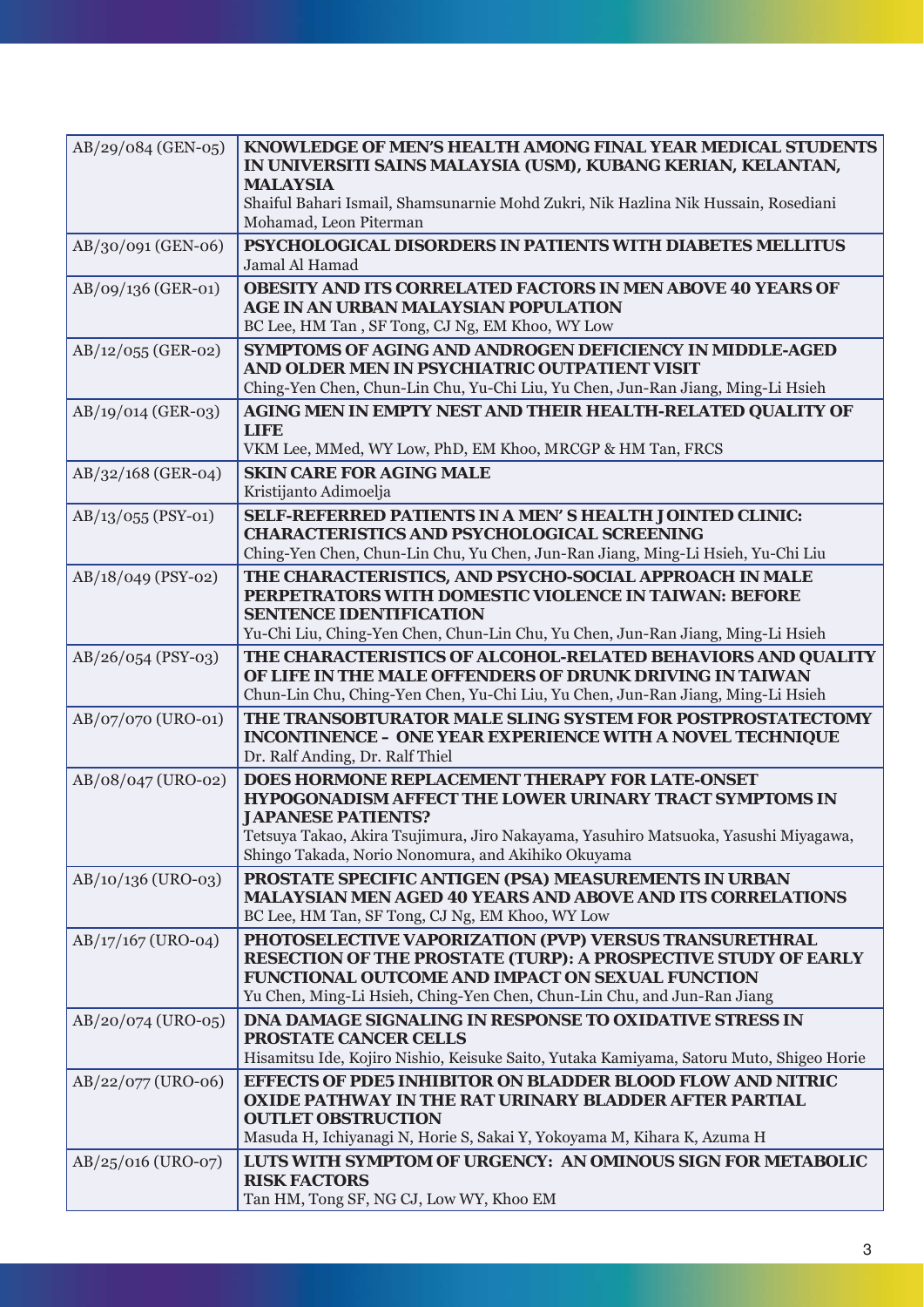# **AB/02/064 (ADG-01)**

## **ANDROGEN DEFICIENCY OF AGING MEN AND DECREASE OF PULL OF STEM CELLS**

A.V. Pechersky<sup>1</sup>, V.I. Pechersky<sup>2</sup>, M.V. Aseev<sup>3</sup>, A.V. Droblenkov<sup>4</sup>, V.F. Semiglazov<sup>5</sup>

<sup>1</sup>St. Petersburg Medical Academy of Post-Graduate Studies, <sup>2</sup>State Academy of Physical Education in the name of P.F. Lestgaft, <sup>3</sup>Ott's Innstitute of Obstetric and Gynecology, <sup>4</sup>Bureau of Judicial-Medical Examination of St. Petersburg, <sup>5</sup>N.N. Petrov Scientific-Research Institute of Oncology. St. Petersburg, Russia

# **Hypothesis:**

The likelihood of the development of oncological pathology increases significantly after 40 years of age. From this time one can see a reduction in the number of pluripotent stem cells as well as in the amount (in men) of testosterone circulating in the blood. The cause-and-effect relations of these phenomena are an interesting subject of study.

# **Methods:**

The first study group had 7 patients who were given a transplantation of donor stem cells in connection with chronic myeloleukemia. The second study group contained 5 men aging from 50 to 75 years of age; the control group contained 5 men aging from 17 to 25 years of age. All persons of the second study group had died as a result of traumatic injury. Perietal skin of the head was used for the study of persons from the second group.

# **Results:**

In the first study group a comparison of blood samples from the patient and his close relative (mother of father) revealed the materials to be unrelated one year (or more) after transplantation, while the recipients had the same blood group as the donor. In 6 cases two types of cells were found in the recipients' cheek cells of the epitelium with a genotpye of two various individuals, while in one case related cells were found which had the genotype of an individual who wasn't a relative of the mother of the recipient. Androgen receptors were found in the stem cells of 5 male donors. In the second study group persons of older age groups (as compared to the control group) revealed a regular reduction in the thickness of the papillary (by 3.1 times) and net-vein layers (by 2.0 times) of the corium, of the thickness of the fascicles of collagenous (by 1.5 times) and elastic (by 2.1 times) fibers, of the number of cambial epithelial cells of hair follicles (by 1.5 times), while the average number of fibroblasts increased (by 1.3 times), the majority of which were smaller in size, and had deformed and hyperchromic centers. Some of hair follicles were replaced by scar tissue. Androgen receptors were found when studying cells of the epidermis, the corium (fibroblasts), hair follicles, and sebaceous and sweat glands; in fact the values of the Histochemical score AR for persons of older age groups were regularly higher than the analogous values of the control group.

# **Discussion:**

An age-related reduction in the number of stem cells breaks down the processes of regeneration of tissues, including endocrine organs. The partial androgen deficiency which develops among men of older age groups intensifies these changes. The risk of development of oncological diseases increases, while destructive changes take place in connective tissue (with a reduction in solidity characteristics), as well as in the skin and other tissues and organs among people of older age groups.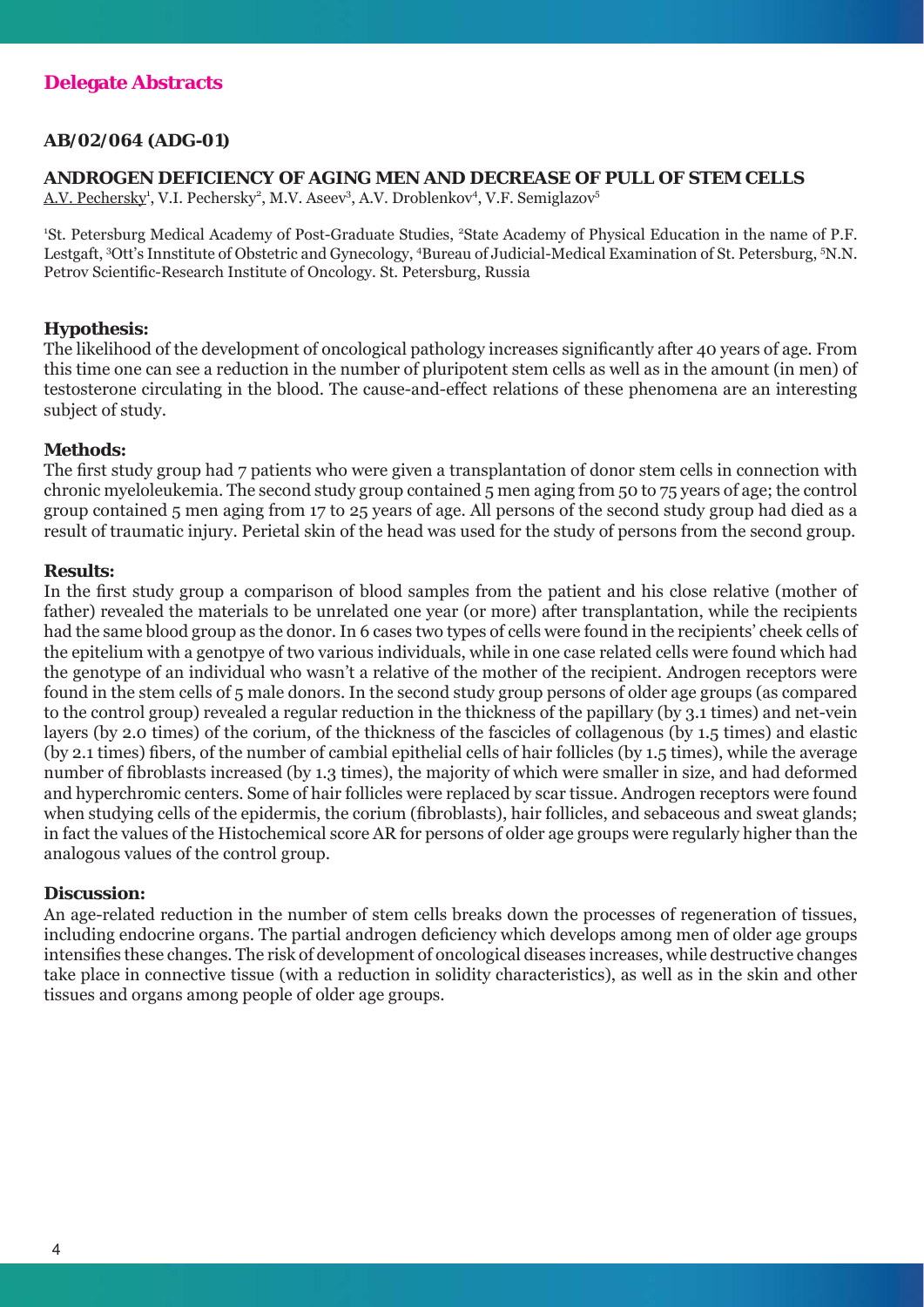# **AB/03/064 (ADG-02)**

# **THE ROLE OF ANDROGEN DEFICIENCY ON THE DEVELOPMENT OF METABOLIC SYNDROME**

A.V. Pechersky<sup>1</sup>, V.F. Semiglazov<sup>1</sup>, V.I. Mazurov1, A.I. Karpischenko<sup>3</sup>, V.I. Pechersky<sup>4</sup>, N.N. Zibina<sup>5</sup>, N.I. Davydova<sup>5</sup>, V.Yu.Kravtsov<sup>5</sup>, S.N.Proshin<sup>5</sup>, M.G. Skorobogatikh<sup>5</sup>, O.B.Loran<sup>6</sup>

<sup>1</sup>St. Petersburg Medical Academy of Post-Graduate Studies, <sup>2</sup>N.N. Petrov Scientific-Research Institute of Oncology,<br><sup>3</sup>Pussian Military Medical Academy, <sup>4</sup>State Academy of Physical Education in the name of P.E. Lestart, Russian Military Medical Academy, <sup>4</sup>State Academy of Physical Education in the name of P.F. Lestgaft, <sup>5</sup>All-Russian Center of Emergency and Radiation Medicine, EMERCOM of Russia, St. Petersburg, <sup>6</sup>Russian Medical Academy of Post-Graduate Studies, Moscow, Russia

# **Hypothesis:**

After 40 years of age, men have a reduction in the amount of testosterone circulating in their blood (PADAM). In order to compensate for the inadequacy of testosterone production in these men, a whole complex of compensatory-adaptive reactions is formed in the body. These reactions take place at the endocrinal, paracrine, and autocrine levels. The reduction in the level of testosterone leads to the development of a series of cardiovascular diseases. The goal of this piece of research work is to study the causes and effects of the links between PADAM and the development of metabolic syndrome among men of older age groups.

# **Methods:**

In this study 18 patients with partial androgen deficiency were analyzed. The age of these patients ranged from 42 to 73 years of age. The patients were given 40 mg of andriol (testosterone undecanoate) once each morning. All patients were put into one group, for which the research results were compared before and one month after the beginning of androgen-replacement therapy.

#### **Results:**

A month after the beginning of androgen-replacement therapy the patients showed a reduction in their levels of STH (on average by 425%), ACTH (on average by 37.5%), cortisol (on average by 49.3%), insulin (on average by 65.3%), total cholesterol (on average by 8.2%), glucose (on average by 13.2%), and PTH (on average by 26.6%) bFGF (on average by 33.3%), IL-1 $\square$  (on average by 9.7%), TNF $\square$  (on average by 10.5%) as compared with their original values before the study began. The patients also showed a change in their levels of peroxide oxidization of lipids (basis tiobarbituate acid-active products (on average by 16.9%) and stimulated tiobarbituate acid-active products (on average by 28.4%)), as well as increased activity of elastase (of neutrophils (on average by 17.5%) and in the blood serum (on average by 63.5%)).

#### **Discussion:**

The development of insulin resistance and osteoporosis among men of older age groups, which is accompanied by an increase in the levels of insulin, STH, ACTH, cortisol, glucose, PTH, and bFGF, as well by an increase in the share of fatty tissue, is due to a significant level of testicular inadequacy. The increase in proliferate activity among men with PADAM stimulates a response of anti-tumor cell immunity (increased levels of IL-1  $\Box$ , TNF $\Box$ , and values of peroxide oxidization). An inverse development of the given pathological processes is not possible without correction of partial age-related androgen deficiency.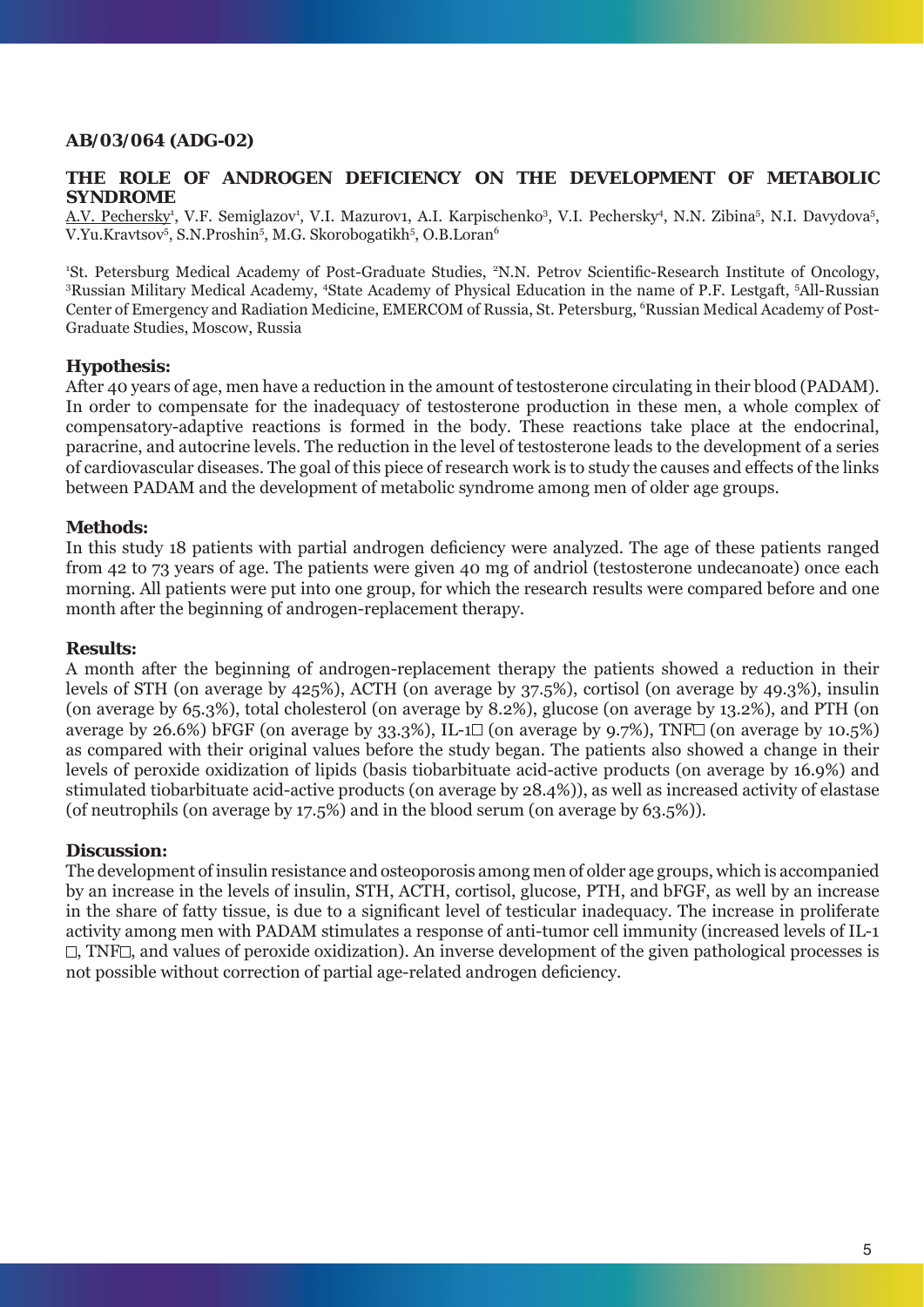# **AB/04/065 (ADG-03)**

# **CARE AND MANAGEMENT FOR COUNTERFEIT PDE5 INHIBITORS IN JAPAN**

Ken Marumo<sup>1</sup>,Mayuko Matsumoto<sup>1</sup> ,Keisuke Miyaji1 , Hiromichi Ishikawa<sup>1</sup>, Akemi Marumo<sup>2</sup>

1 Department of Urology, Tokyo Dental College, Ichikawa General Hospital, Chiba, Japan

2 Department of Legal Medicine, Showa University, Tokyo, Japan

## **Background:**

Oral administration phosphodiesterase 5 (PDE5) inhibitors have been shown to be effective and safe treatment modality of ED, however, certain number of Japanese men feel embarrassed sharing details about ED, and feel uncomfortable to consult medical doctors about ED. Therefore, to maintain anonymity, many men obtain drugs through the internet. Present study investigated the authenticity of sildenafil citrate which could be obtained without prescription in Japan.

# **Materials and Methods:**

Suspected counterfeit Viagra tablets of 100 mg were obtained from four 'personal import agents' operating Japanese internet websites. Obtained four samples were analyzed appearance and ingredient of the tablets by comparison with authentic Viagra tablets of 100 mg. Chemical composition of the samples was tested utilizing near-infrared spectroscopy (NIRS). Principal components analysis was applied to the Viagra tablet spectra to investigate similarity between four samples studied. NIR spectra were recorded from each sample, and wavelength correlation (WC) was used to compare NIR spectra. Presence of sildenafil in four samples were examined by high-performance liquid chromatographic (HPLC) analysis and compared with authentic Viagra.

# **Results:**

Appearance and shape of each four samples were different from authentic Viagra. Weights of the four samples were heavier than that of authentic Viagra. IR spectroscopic analysis showed that all the samples were confirmed to contain sildenafil citrate, which is active pharmaceutical ingredient for Viagra. HPLC analysis showed chromatographic overlays of the four samples and Sildenafil Citrate Reference Material. The peak in the reference material at  $\sim 6.3$ -min corresponds to sildenafil, i.e. subject samples presented a peak at the retention time of  $\sim$  6.3min for sildenafil, indicating the presence of sildenafil in the formulation of the four subject samples, The analysis showed that each samples contained 88%, 88%, 89% and 106% active ingredient of authentic 100mg tablet, respectively.

### **Discussion:**

Viagra counterfeits are made to look like Viagra, but in the current study, all the counterfeits could be discriminated by careful inspection. Viagra counterfeits may or may not contain the active pharmacological ingredient of sildenafil citrate (2), however, IR spectroscopy showed that all the samples were almost similar but not identical to authentic Viagra demonstrating the samples contained sildenafil citrate as well as from the results of HPLC analysis.

# **Conclusions:**

With the spread of the internet, the amount of Viagra imported without prescriptions are estimated to increase sharply. A considerable number of these tablets seem to be counterfeit produced under poor hygienic conditions. In order to ensure that patients have safe and effective medicines, regulators, pharmaceutical companies, and physicians should enlighten patients to avoid purchasing them through the inappropriate routes.

### *References:*

*1. Marumo K, Nakashima J, Murai M. Age-related prevalence of erectile dysfunction in Japan: assessment by the International index of Erectile Dysfunction. Int J Urol 8: 53-59, 2001. 2. Vredenbregt MJ, Blok-Tip L, Hoogerbrugge R, Barends DM, de Kaste D. Screening suspected countefeit Viagra and imitations of Viagra with near-infraed spectroscopy. J Pharm Biomed Anal 40: 840-849, 2006.*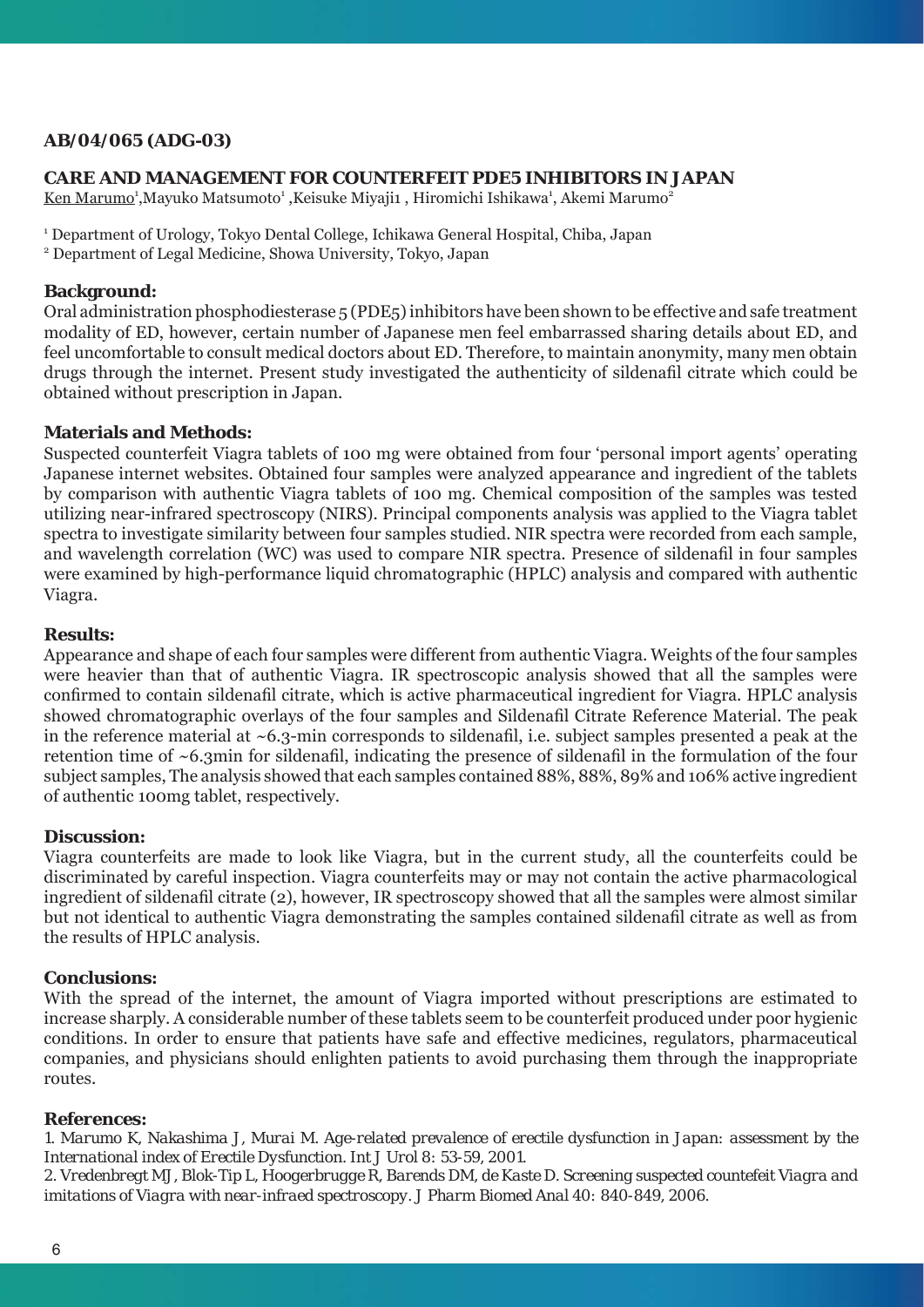# **AB/06/066 (ADG-04)**

### **ERECTILE FUNCTION IN PATIENTS WITH DIABETES MELLITUS AT GENERAL INTERNAL MEDICINE CLINIC, NAGANO, JAPAN**

 $\overline{\rm Toshiyasu\ AMANO^1}$ , Tetsuya IMAO<sup>1</sup>, Katurou TAKEMAE<sup>1</sup>, Yasuharu OHTA<sup>2</sup>, Sumi SAKAI<sup>2</sup>, Hisae OHTA<sup>2</sup>

1 Department of Urology, Nagano Red Cross 2 Ohta DM Clinic

## **Introduction:**

Diabetes mellitus (DM) is one of the most important risk factors for erectile dysfunction (ED). However, only a few DM patients would consult ED clinic. We investigated erectile function in patients with DM at general internal medicine clinic, Nagano, Japan.

# **Methods:**

IIEF 5 (international index of erectile function 5) and several DM parameters including BS, HbA1c, DM duration, number of DM complications (retinopathy, neuropathy and nephropathy) were obtained from 111 patients with DM. IIEF 5 score were compared with these DM parameters. Also, we asked if the patients would like to treat ED or not.

# **Results:**

The mean age of 111 patients was  $56.1 + (-10.0 (30 - 85))$ . The mean IIEF 5 score obtained from these patients was 13.4 +/- 7.1. Of 111 DM patients, 5 were treated with diet control, 95 with drug administration and 11 with insulin therapy, respectively.

The IIEF 5 score were correlated significantly to patients' age ( $p < 0.0001$ ), duration of disease ( $p = 0.0224$ ) and number of complications of DM (p=0.0128). However, the IIEF 5 score were not correlated either blood sugar (p=0.2881) or HbA1c levels (p=0.3840).

The IIEF 5 score were less than 21 in 97 patients (87.4%). However, only 13 of these patients (13.4%) wanted to treat their ED.

# **Discussion:**

Although the patients in this study suffered from mild to moderate DM, high ED prevalence rate (87.4%) was observed. The patients' age, duration of disease and number of DM complications were considered as risk factors for ED. However, only 13.4% of them were interested in ED treatments.

### **Conclusion:**

According to these data, the severity of ED was correlated the patients' age, and duration of disease and complication of DM. Furthermore, many patients with DM seem to have little concern to treat ED in Nagano city, Japan.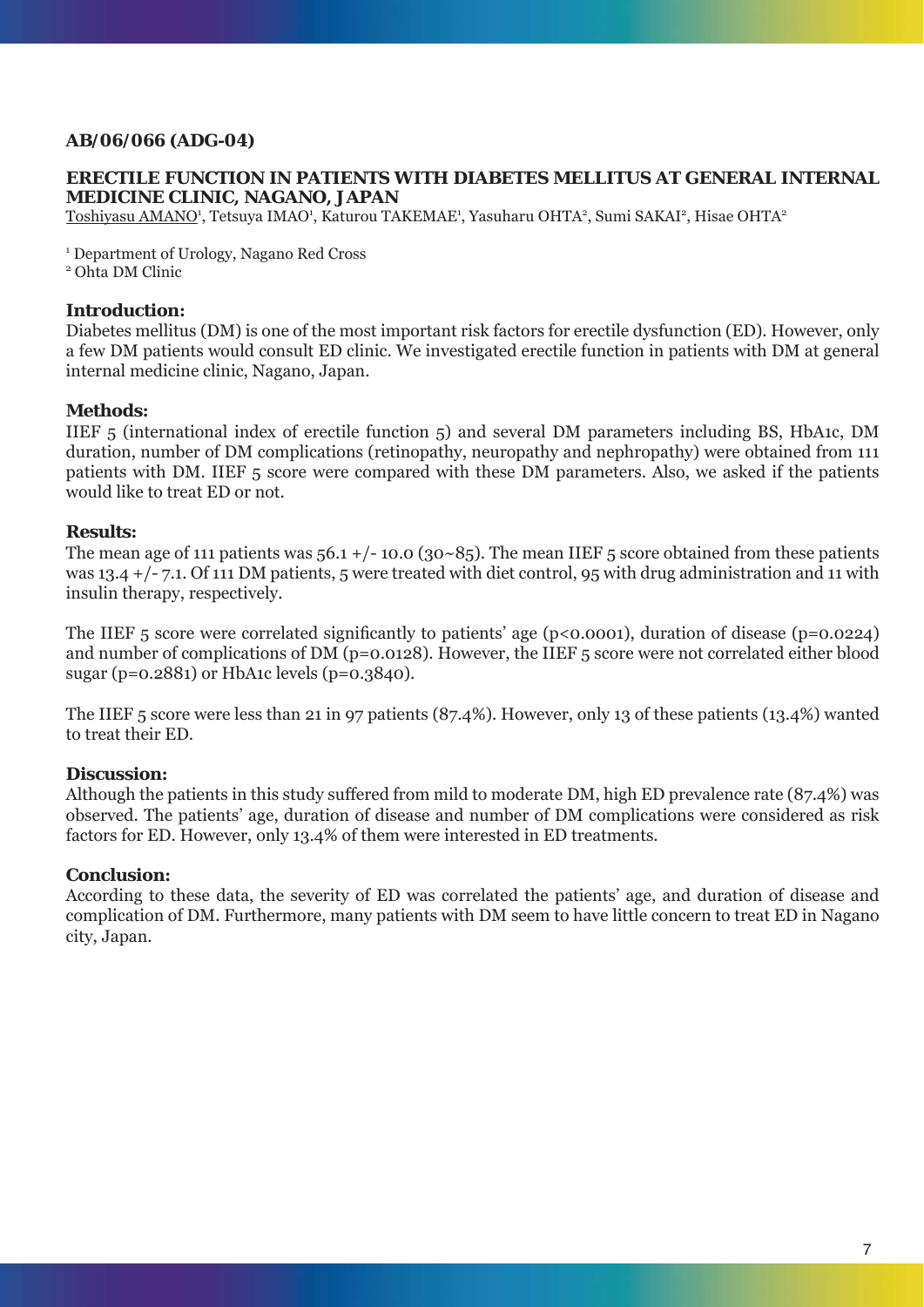# **AB/11/055 (ADG-05)**

### **PILOT EVALUATION OF PAROXETINE FOR TREATING HOT FLASHES AND ASSOCIATED SYMPTOMS IN NON-CASTRATED AGING MEN IN PSYCHIATRIC OUTPATIENT VISIT**

Ching-Yen Chen<sup>1,2,3</sup>, Chun-Lin Chu<sup>1,2,3</sup>, Yu-Chi Liu<sup>1,2</sup>, Yu Chen<sup>1,3</sup>, Jun-Ran Jiang<sup>1,3</sup>, Ming-Li Hsieh<sup>1,3</sup>

<sup>1</sup> Men's Health Center, Chang Gung Medical Center, Linkou, Taiwan

2 Department of Psychiatry, Chang Gung Medical Center, Linko, Taiwan

3 School of Medicine, Chang Gung University, Taoyuan, Taiwan

#### **Background:**

As testosterone decreased with age, hot flashes probably also occur in a " normal "aging male population. The aim of the present study was to provide prospective information on the potential utility of paroxetine for treating hot flashes in non-castrated aging men.

#### **Methods:**

Participants were males (55-75 years old) who had no psychotic or cognitive disorders, had their first psychiatric visit between March 2006 and May 2007. The patients had reported to experience unexpected episodes of hot flashes independent of strain which rated as moderate or severe severity according to The Aging Males' Symptoms Scale (AMS), and averaged at least 14 hot flashes per week. Men with castration therapy, major systemic diseases, neurological diseases, alcohol/opiates/related drugs were excluded from the trial. After completing daily diaries for one week without therapy, the patients were entered to receive open-label paroxetine, 10 mg daily for one week, and was increased to 20 mg daily over the ensuing four weeks. The patients completed hot flashes daily diaries and AMS throughout the study period, and checked testosterone concentrations in the baseline visit and sixth week of study.

#### **Results:**

Of the 32 patients, 27 men completed the six-week study period. The median frequency of hot flashes decreased from 5.6 to 1.9 per day from the baseline week to the end of study week. Hot flashes scores (frequency  $\times$ average severity) decreased from 9.7 to 2.8 per day during the same period. The mean reduction of AMS scores was 46 %. Free but not total testosterone level raised in four younger men. Three men discontinued medication due to aggravated sexual dysfunction.

### **Conclusion:**

The results from this trial suggest that paroxetine is generally modestly successful in reducing the frequency and severity of hot flashes in non-castrated aging men. Further controlled studies are needed to more fully evaluate the efficacy of the SSRIs for aging men with hot flashes.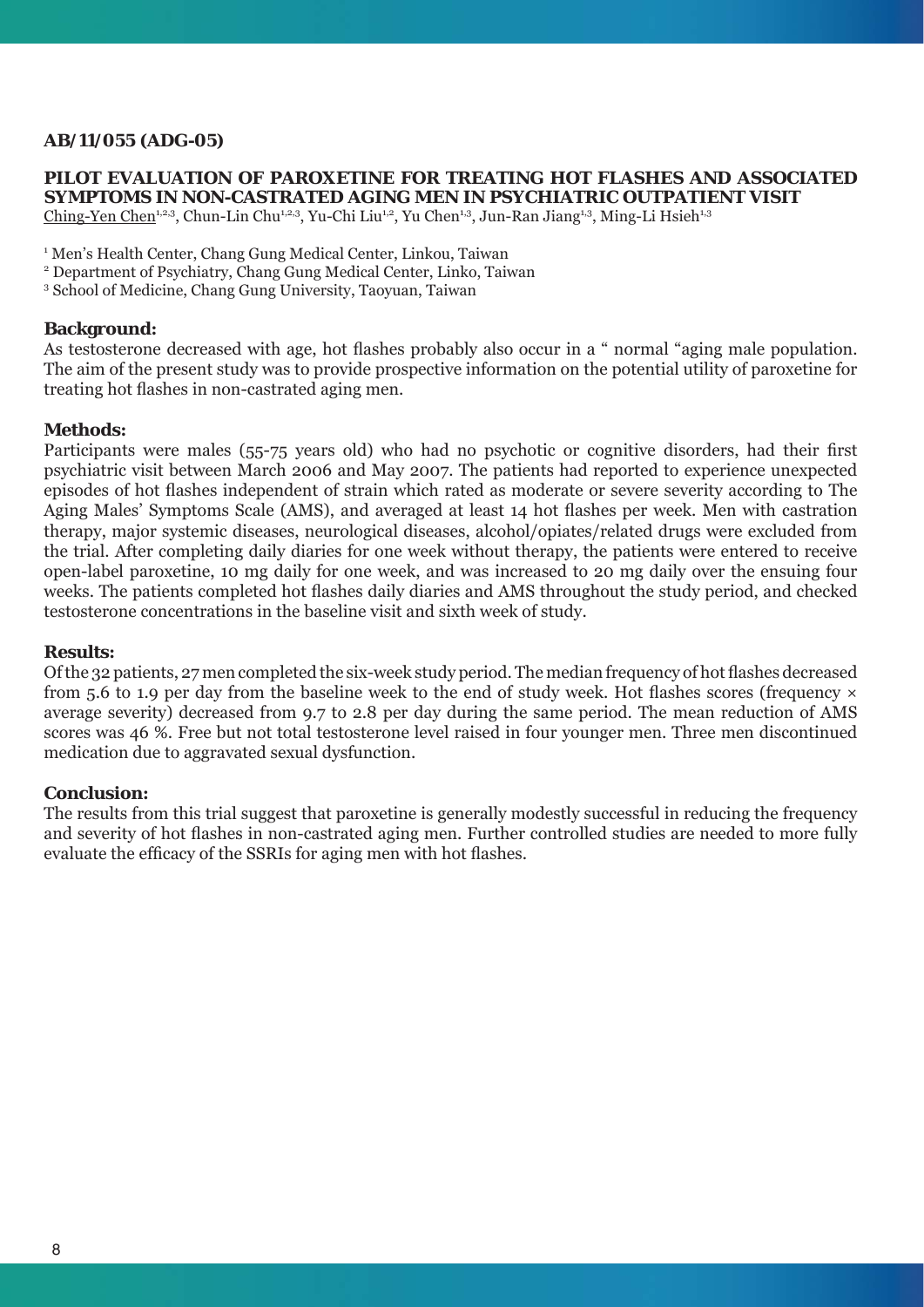# **AB/14/026 (ADG-06)**

### **LIQUID CHROMATOGRAPHY-TANDEM MASS SPECTROMETRY (LC-MS/MS) ASSAY FOR SIMULTANEOUS MEASUREMENT OF SALIVARY TESTOSTERONE AND CORTISOL IN HEALTHY MEN FOR UTILIZATION IN THE DIAGNOSIS OF LATE-ONSET MALE HYPOGONADISM**

Futoshi Matsui, Eitetsu Koh, Kenrou Yamamoto, Kazuhiro Sugimoto, Ho-Su Sin, Yuji Maeda and Mikio Namiki Department of Integrative Cancer Therapy and Urology, Kanazawa University Graduate School of Medical Science

## **Introduction:**

It is well known that late-onset hypogonadism in males can cause a variety of symptoms, and the differential diagnosis is relatively difficult, including psychological disorders, stress, and mood disturbances. The level of serum cortisol can be measured to reflect a patient's level of stress. Salivary hormones facilitate the evaluation of physiological hormonal actions based on free hormone assay.

### **Methods:**

For the simultaneous measurement of testosterone and cortisol levels in saliva, we developed a sensitive liquid chromatography-tandem mass spectrometry (LC-MS/MS) assay.

#### **Results:**

On LC-MS/MS, m/z 289.2/97.3 for testosterone and m/z 363.3/327 for cortisol were regarded as the quantitative ion. Concerning accuracy and precision, the lower limit of quantity of salivary testosterone and cortisol were established as 5 and 10 pg, respectively. The measurement of testosterone and cortisol in saliva is stable for 2 days, 14 days, and 28 days at room temperature, refrigeration and freezing, respectively. Freezing and thawing and stimulation of salivation with gum chewing does not alter the measured values of testosterone and cortisol. Total, bioavailable, and free serum testosterone showed slight diurnal changes, but total and bioavailable serum cortisol showed marked diurnal changes. Salivary testosterone levels negatively correlate with age, regardless of the time of saliva collection (r=0.64, p<0.05). However, there is no relationship between salivary cortisol and age (r=0033, p>0.05).

### **Discussion and conclusion:**

LC-MS/MS allows rapid, simultaneous, sensitive, and accurate quantification of testosterone and cortisol in saliva for the diagnosis late onset hypogonadism or other hormone related disease.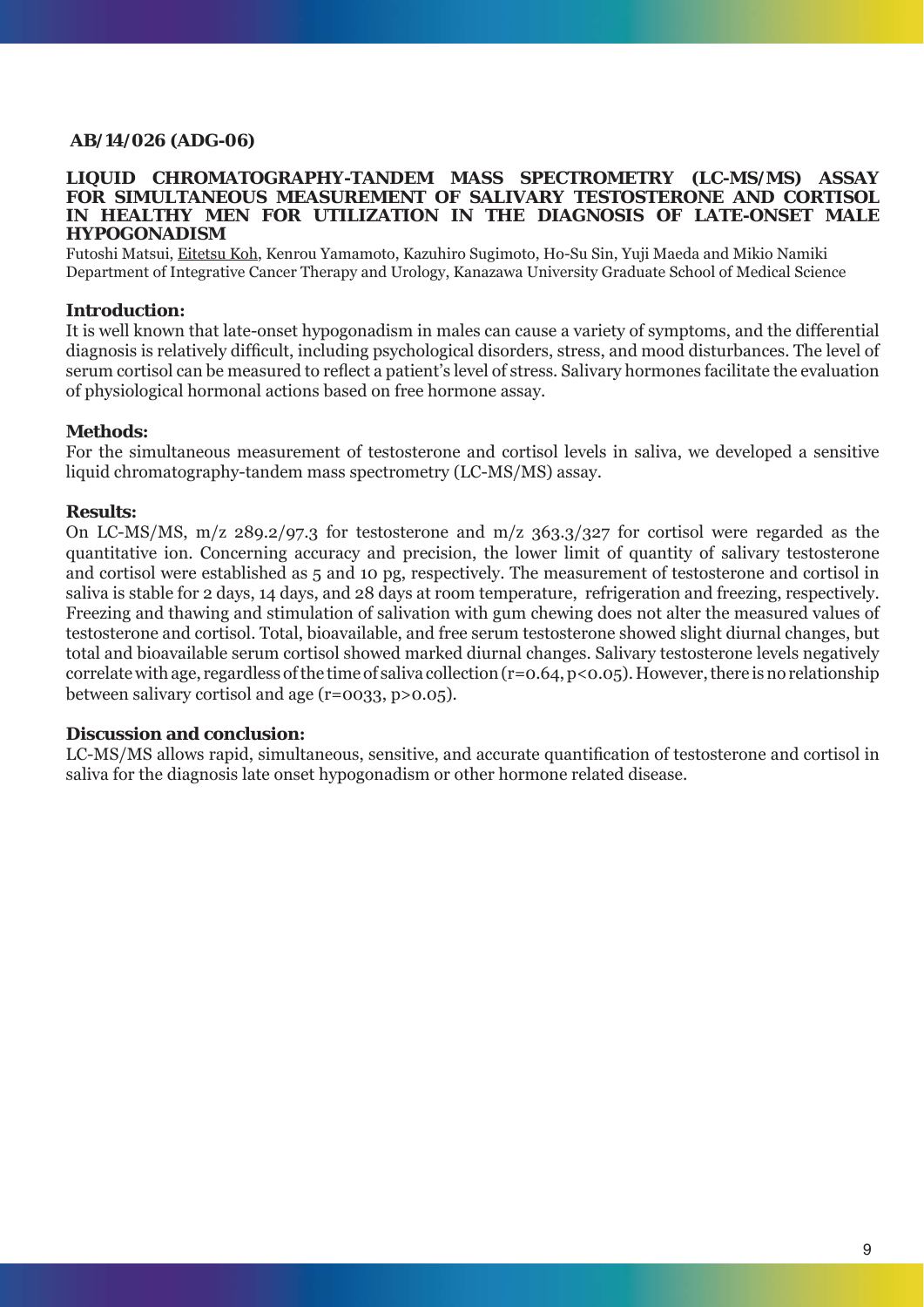# **AB/16/167 (ADG-07)**

# **THE EFFICACY AND SAFETY OF MICROSURGICAL PARAFRENULAR PENILE DORSAL NERVE NEUROTOMY IN THE TREATMENT OF PREMATURE EJACULATION**

Yu Chen, Ming-Li Hsieh, Ching-Yen Chen, Chun-Lin Chu, and Jun-Ran Jiang Men's Health Center, Chang Gung Memorial Hospital, Chang Gung University, Taiwan

# **Purpose:**

Premature ejaculation is a common consultation in urological clinic. This study is designed to compare the early outcome and postoperative morbidity of microsurgical parafrenular penile dorsal nerve neurotomy (MPDN) and circumcision in patients suffering from premature ejaculation.

### **Materials and Methods:**

Between Aug 2005 and Aug 2007, 78 patients who were diagnosed of premature ejaculation (ejaculatory latency time < 2 minutes) with stable sexual partners and without associate underlying diseases were included and were non-randomized divided into two groups. 36 patients received MPDN (study group) and 42 patients received circumcision (control group). Ejaculatory latency increased more than 50% of the baseline or 30 seconds more on patients who ejaculated at the time of vaginal penetration in 4 intercourses were considered to be effective. Intra-operative and post-operative surgical complications were evaluated too.

#### **Results:**

The mean ages of the study and control groups were 36.2±9.9 and 32.9±8.2 years, respectively. The effective rate in study and control group was 72% (26/36) and 14% (6/42), respectively (P<0.05). Mean increased ejaculatory latency time in study group was 5.6 minutes. The incidences of side effects were low in both groups and most of the patients can tolerated them.

#### **Conclusion:**

Microsurgical parafrenular penile dorsal nerve neurotomy is an effective and safety treatment in patients with premature ejaculation.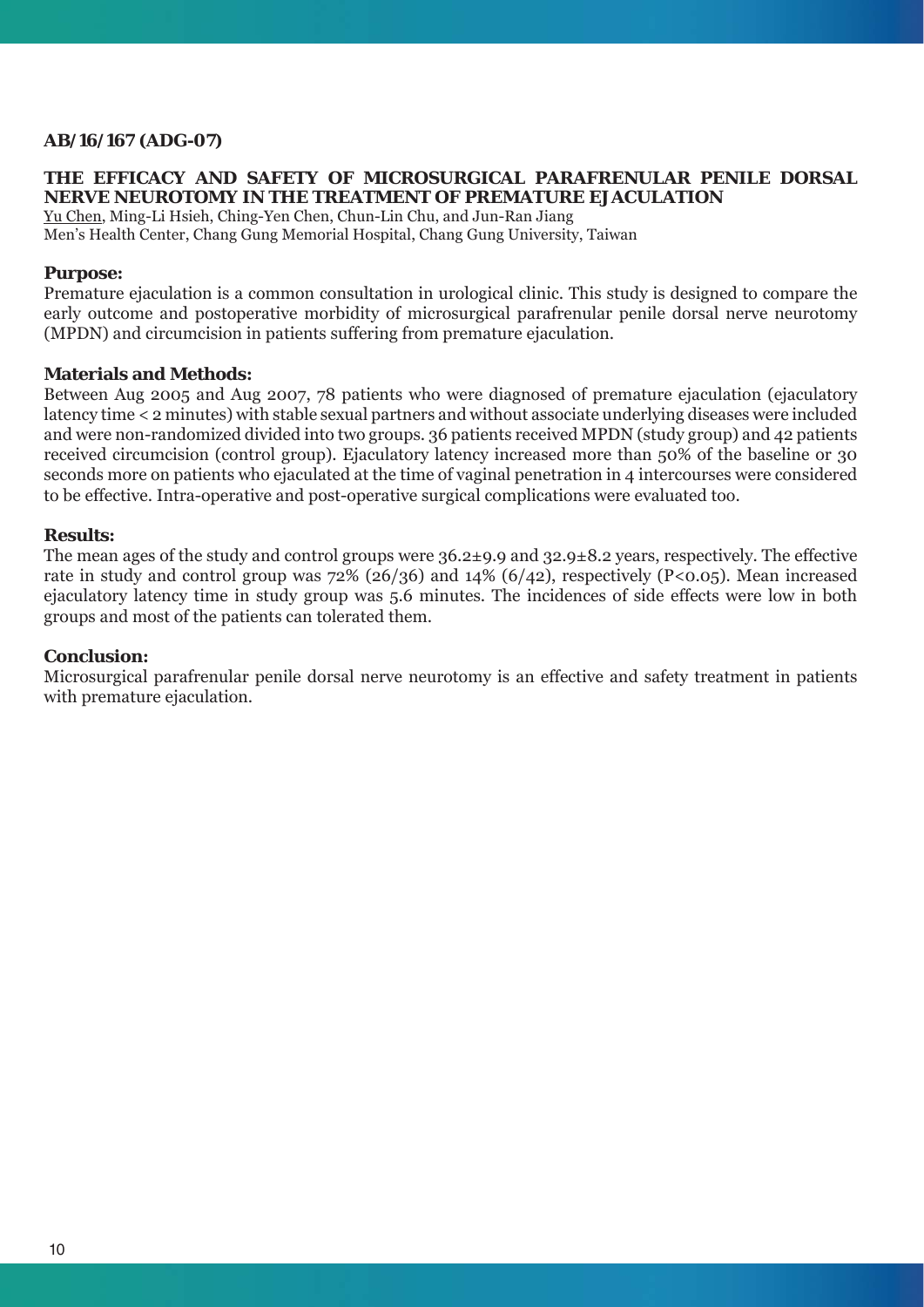# **AB/21/076 (ADG-08)**

## **THE ROLE OF TESTOSTERONE AND IMPACT OF CASTRATION ON BONE MINERAL DENSITY IN MALE RATS.**

<sup>1</sup>Hala T., <sup>2</sup>Zivny P., <sup>3</sup>Zivna H., <sup>4</sup>Senk F., <sup>5</sup>Palicka V.

<sup>1</sup>CCBR-SYNARC Czech, Pardubice, Czech Republic, <sup>2</sup>Osteocentre, Teaching Hospital Hradec Kralove, Czech Republic,<br><sup>3</sup>Radio isotopa Laboratory, Teaching Hospital Hradec Kralove, Czech Republic, <sup>4</sup>Osteocentre, Hospital Hav Radio-isotope Laboratory , Teaching Hospital Hradec Kralove, Czech Republic, 4 Osteocentre, Hospital Havlickuv Brod, Czech Republic, <sup>5</sup>Osteocentre, Teaching Hospital Hradec Kralove, Czech Republic.

### **Introduction with Hypothesis:**

Men with hypogonadism are at increased risk of osteoporosis. Osteoporotic fractures may be associated with loss of independence, premature mortality, and increased health care expeditures. Androgen deficiency may represent a key pathophysiological pathway in the osteoporosis developement. Surgical or chemical castration induces a complete decline of testosterone level. Skeletal effect of gonadectomy has not been clearly established.

# **Methods:**

Twenty male Wistar rats, housed in group-cages, were fed at rat chow and water ad libitum and maintained in a room with constant temperature (23  $^{\circ}$ C) on a 12-h light:12-h dark cycle. The animals were randomly assigned to one of three groups: (1) intact sham control  $(n=8)$ ; (2) orchiectomy  $(n=6)$  and (3) administration of GnRH (gonadotropine-releasing hormone) agonist leuprolerine (n=6). Leuprolerine was administered subcutaneously at the baseline. The bone mineral density (BMD) was measured by densitometry with small animal software (Hologic) after 6 weeks from baseline. We evaluated lumbar spine ( R1); femur (R2) and tail  $(R<sub>3</sub>)$ .

# **Results (BMD in g/cm2):**

|                |       | intact (sham) |                             | orchiectomy |       |                      |       | leuprolerine |            |  |
|----------------|-------|---------------|-----------------------------|-------------|-------|----------------------|-------|--------------|------------|--|
|                | mean  |               | median std dev.             |             |       | mean median std dev. | mean  | median       | std dev.   |  |
| R <sub>1</sub> |       |               | $0,222$ $0,219$ $+/-0,0157$ | 0,203       | 0.204 | $+/-0,011$           | 0.207 | 0,206        | $+/-0,010$ |  |
| R <sub>2</sub> | 0.172 |               | $0,172$ +/-0,0152           | 0.161       | 0,157 | $+/-0.012$           | 0,151 | 0.148        | $+/-0,014$ |  |
| R <sub>3</sub> | 0.211 |               | $0,210$ +/-0,0154           | 0,200       | 0.204 | $+/-0,008$           | 0,203 | 0.201        | $+/-0,005$ |  |

The intact R1, R2, R3 values were significantly higher than R1, R2, R3 values in orchiectomy group  $(p<0,001; p<0,01; p<0,01)$  and GnRH agonist group  $(p<0,001; P<0,001; p<0,01)$ .

### **Discussion:**

Loss of testosterone increases the rate of bone remodeling with effect on osteoblastogenesis and osteoclastogenesis. These changes lead to the imbalance between resorption and formation by prolonging the lifespan of osteoclasts and shortening the lifespan of osteoblasts. The changes result in bone loss and subsequent developement of osteoporosis.

### **Conclusions:**

We have demonstrated substantial effect of castration on both cancellous and cortical bone.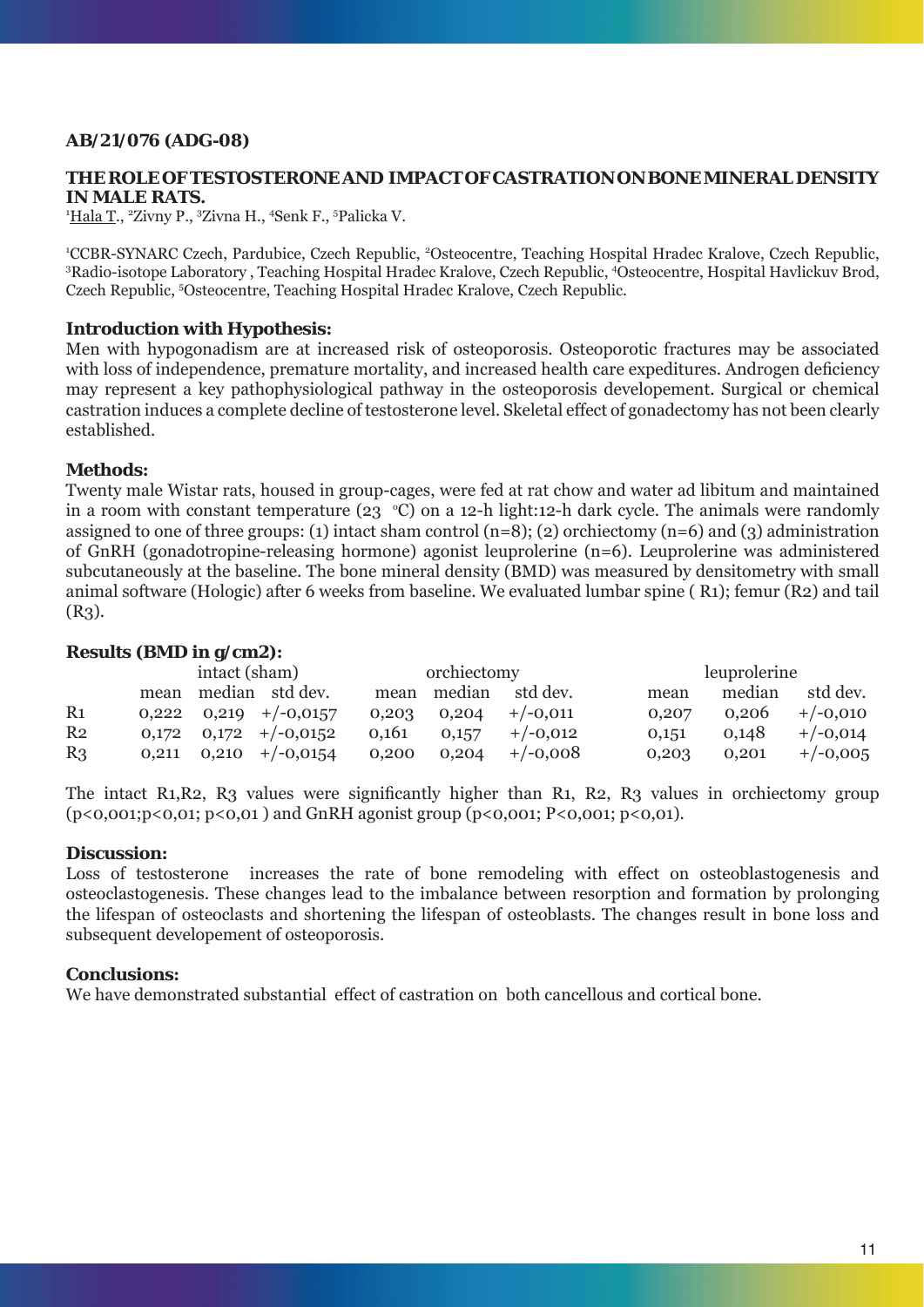# **AB/23/078 (ADG-09)**

# **CORRELATION OF ERECTILE DYSFUNCTION IN HEALTHY MIDDLE-AGED MEN AND SUBCLINICAL CORONARY HEART DISEASE**

Dr. Lieng-Yi Lu<sup>1</sup>, Mu-Hsin Chang<sup>2</sup>

1 Division of Urology, Department of Surgery and 2 Division of Cardiology, Department of Internal Medicine, Armed Forces Taichung General Hospital, Taichung, Taiwan

### **Introduction with hypothesis:**

The correlation between healthy middle-aged men with erectile dysfunction (ED) and subclinical coronary heart disease (CHD) is seldom been discussed before. Exercise stress (treadmill) testing (TET) is an easy and important tool to evaluate cardiac condition. We conduct this study with TET to survey the relationship between ED and subclinical CHD in healthy middle-aged men.

### **Methods:**

Since October 2006, all patients between age of 40 to 65 visited our outpatient division due to ED were evaluated. Data including general history, International Index of Erectile Function (IIEF-5) score, body mass index (BMI), laboratory tests results were obtained. Patients with abnormal laboratory data or any history of medical, surgical or psychological illness which may affect erectile function were excluded. Then TET was performed by cardiologist to evaluate their cardiac condition (group 1). Meanwhile, all male patients within the same age range in health-screening center with the result of TET (+) were investigated with telephone interview. The same data were collected and adopted the same exclusion criteria as the group one patients (group 2). Then the 2 groups of patients were analyzed.

### **Results:**

Until May 2008, 18 patients were qualified and enrolled into group 1 and 58 patients into group 2 of this study. In group 1, mean IIEF score was  $8.89 \pm 5.76$ . Eight patients (44%) showed positive result of exercise stress testing in varying degrees. Six of the eight patients  $(75%)$  were fifties and rests of the patients  $(25%)$ were forties. There was no statistically significant difference in mean age and mean BMI between the TET (+) and TET (-) subgroups (p=0.911 and 0.312 individually). In group 2, mean IIEF score was 19.14  $\pm$  6.62. Within the 58 patients, 36 patients (62%) had varied degree of ED (IIEF score $\Box$ 21). Between the subgroups of mild, moderate, and severe ED, there was no statistically significant difference in mean age and mean BMI as well. But the subgroup of patients without ED was younger than the others (IIEF $\Box$ 21).

### **Discussion and Conclusions:**

In healthy middle-aged men without any mentioned risk factor of CHD, erectile dysfunction is clinically significant in the correlation with coronary heart disease. Urologist should pay more attention to deal with healthy younger patients with erectile dysfunction, even without any risk factor.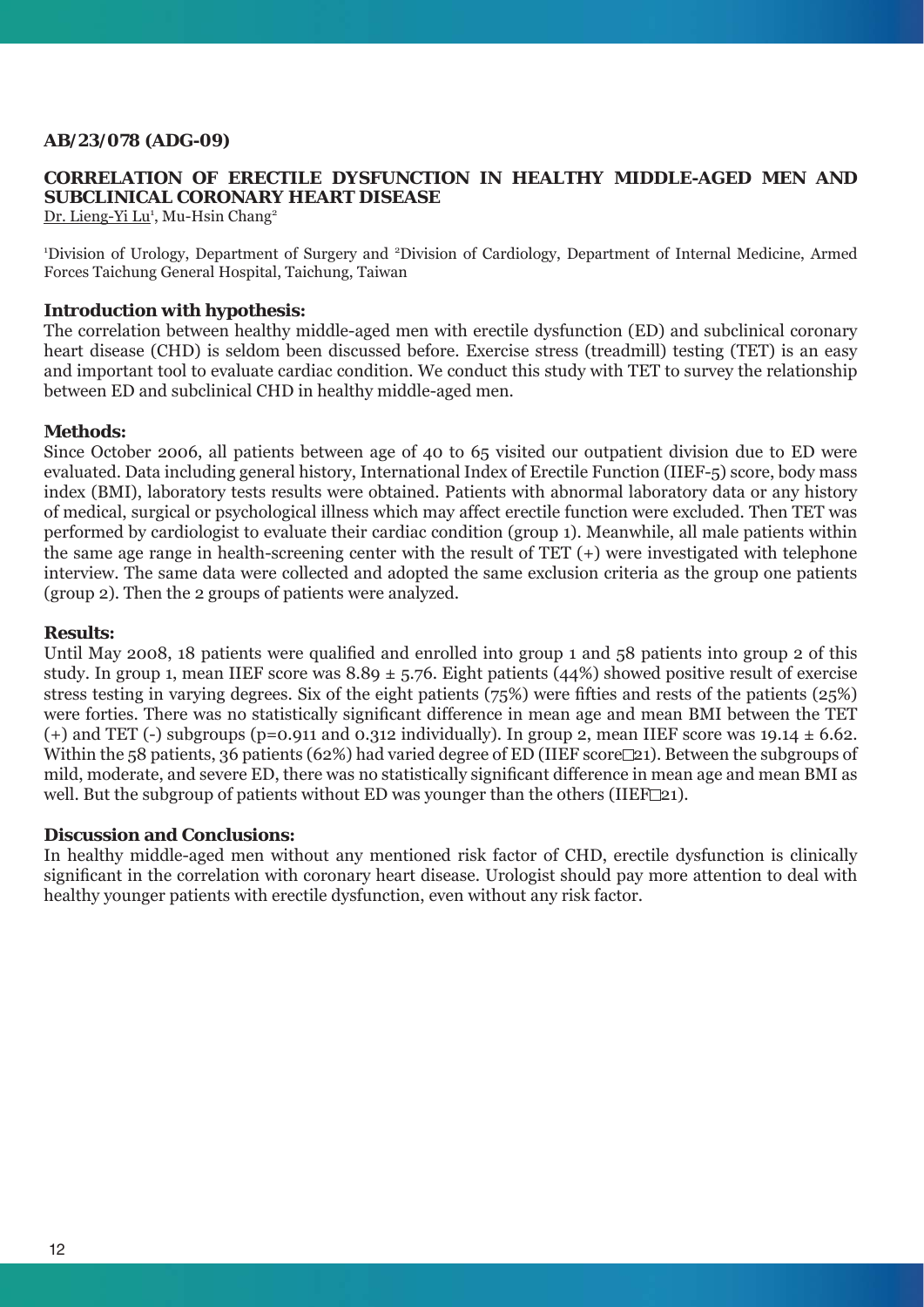# **AB/27/087 (ADG-10)**

# **ASSOCIATION AMANG METABOLIC SYNDROME AND ERECTILE DYSFUNCTION**

Takatoshi Yajima, Haruaki SASAKI, Takayuki ASO, Keiichiro Aoki and Michiya OTA Showa University Fujigaoka Hospital, Yokohama, JAPAN

### **Introduction:**

The purpose of this study was to determine the correlation of metabolic syndrome (MS) and erectile dysfunction (ED).

# **Methods:**

A total 135 men with ED and 37 men without ED were enrolled. The International Index of Erectile Function 5 (IIEF5) questionnaire was used to assess the severity of erectile dysfunction. MS was defined according to the Japanese criteria. The Japanese criteria of MS are consisted two elements. At the first, abdominal circumference is essential items. And two out of three (hypertension, Dyslipidemia and hyperglycemia) are selection items. We evaluated BMI, abdominal circumference (AC), hypertension (HT) and hyperglycemia (HG). The mean age of  $ED(+)$  group was 51.6 and 40.7 for  $ED(-)$  group.

### **Results:**

1) IIEF5 was 9.39 in the ED(+) / BMI≤25 group and 7.96 in the ED(+) / BMI>25 group, on the other hand 18.3 in the ED(-) / BMI≤25 group and 21.4 in the ED(-) / BMI>25 group. 2) IIEF5 was 9.2, 9.1 in the ED(+) / AC≥85cm group, ED(+) / AC<85cm and 20.0, 21.0 in the ED(-) / AC≥85cm group, ED(-) / AC<85cm group. 3) IIEF5 was 8.4, 9.6 in the ED(+) / HT(+) group, ED(+) / HT(-) and 20.1, 20.2 in the ED(-) / HT(+), ED(-) / HT(-) group. 4) IIEF5 was 6.8, 9.8 in the ED(+) / HG(+), ED(+) / HG(-) group and 21.3, 19.3 in the ED(-) /  $HG(+)$ ,  $ED(-)$  /  $HG(-)$  group.

### **Conclusion:**

In this study suggest that ED seems to be associated with BMI, HT and HG.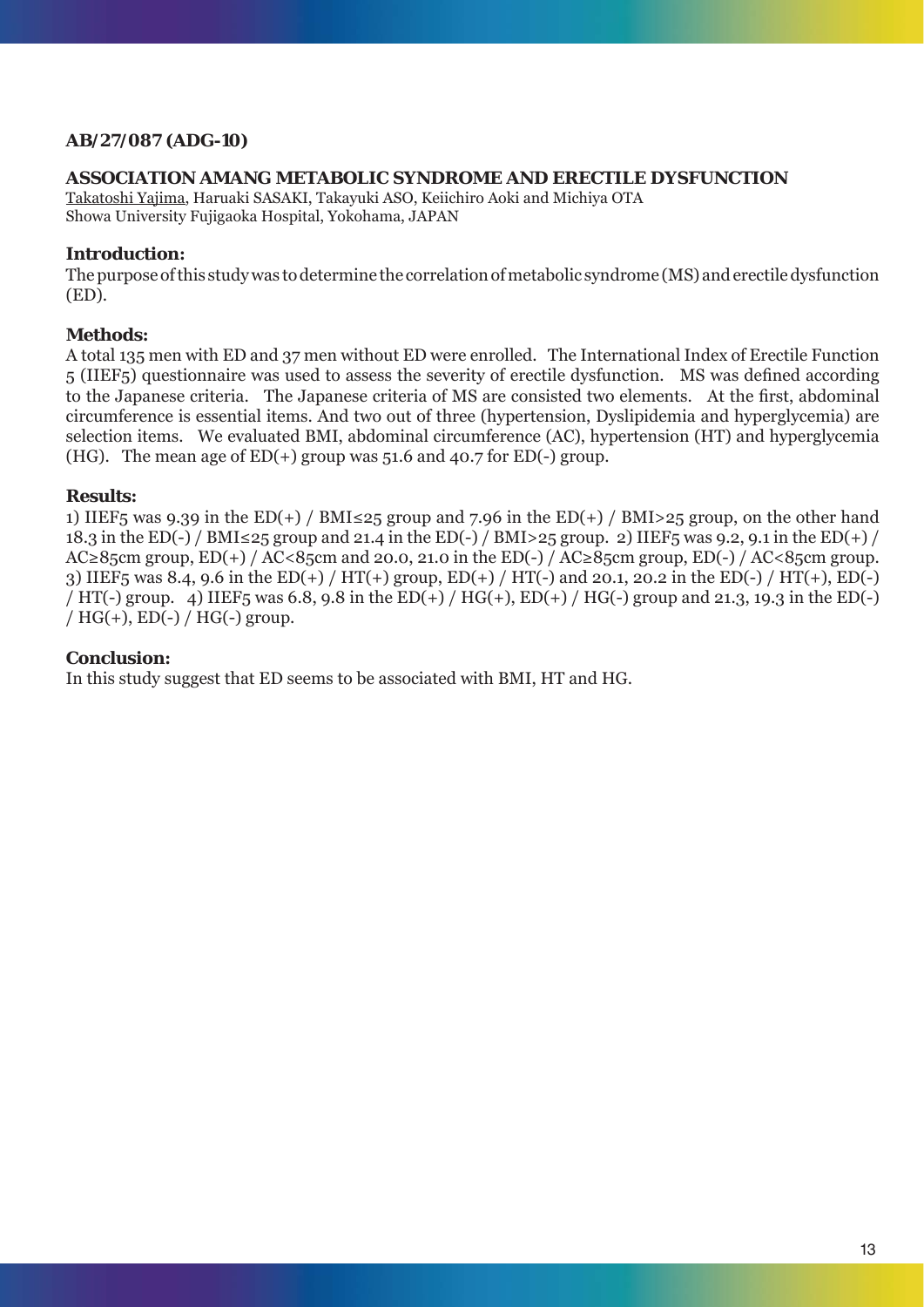# **AB/28/084 (ADG-11)**

# **SPONTANEOUS SOMNOEJACULATION (SSE)-A NEW ENTITY OR A REVIEWED PATHOLOGY? - A CASE REPORT**

Shaiful Bahari Ismail, Tuan Long Tuan Mustakim, Shamsul Bahary Mohamad, Mohd Ariff Ikram, Mohamad Abir, Imran Ahmad

### **Case Summary**

Mr A, a 25-year old, Indian, male, single, a postgraduate student, non-smoker and a strict vegan . His problem started about 3 years ago when he had spontaneous ejaculation during sleeping, daytime or nighttime. It occurs few times in a week. It causes him to feel extremely tired upon waking up. It was associated with specific positions of sleep for example sleeping in prone position will definitely causing SSE. He sometimes needs to put object e.g. chair in between his leg before he goes to sleep to avoid other positions that might cause ejaculation. He believed that the condition worsened if he takes a lot of caffeine. It was not associated with wet dreams. He denied of feeling 'released' after the ejaculation. Mr. A had sought traditional healers and some 'medications' without success. He claimed that he has no sexual thoughts of having sexual intercourse or masturbation. He has no history of substance abuse. He was anxious about his condition, however, there was no symptom of depression.

Examination revealed a medium size male with weight of 50kg and height of 172cm. The vital signs were stable. His genitalia and other systems were essentially normal. Based on the history and physical examination, he problem was most likely psychological in origin. Patient was then started on T Fluoxetine 20mg OD after detailed discussion and counseling. He was also advised to do masturbation once or twice per week as part of the treatment in which he complied and reduced intake of caffeine. Follow up at one, and three months later showed marked improvement whereby SSE occurs very occasionally. At six month it was almost disappeared. The medication was tapered down and eventually was off in the subsequent 3 months. Last follow up revealed a very happy man with no more complaint of spontaneous ejaculation during sleep.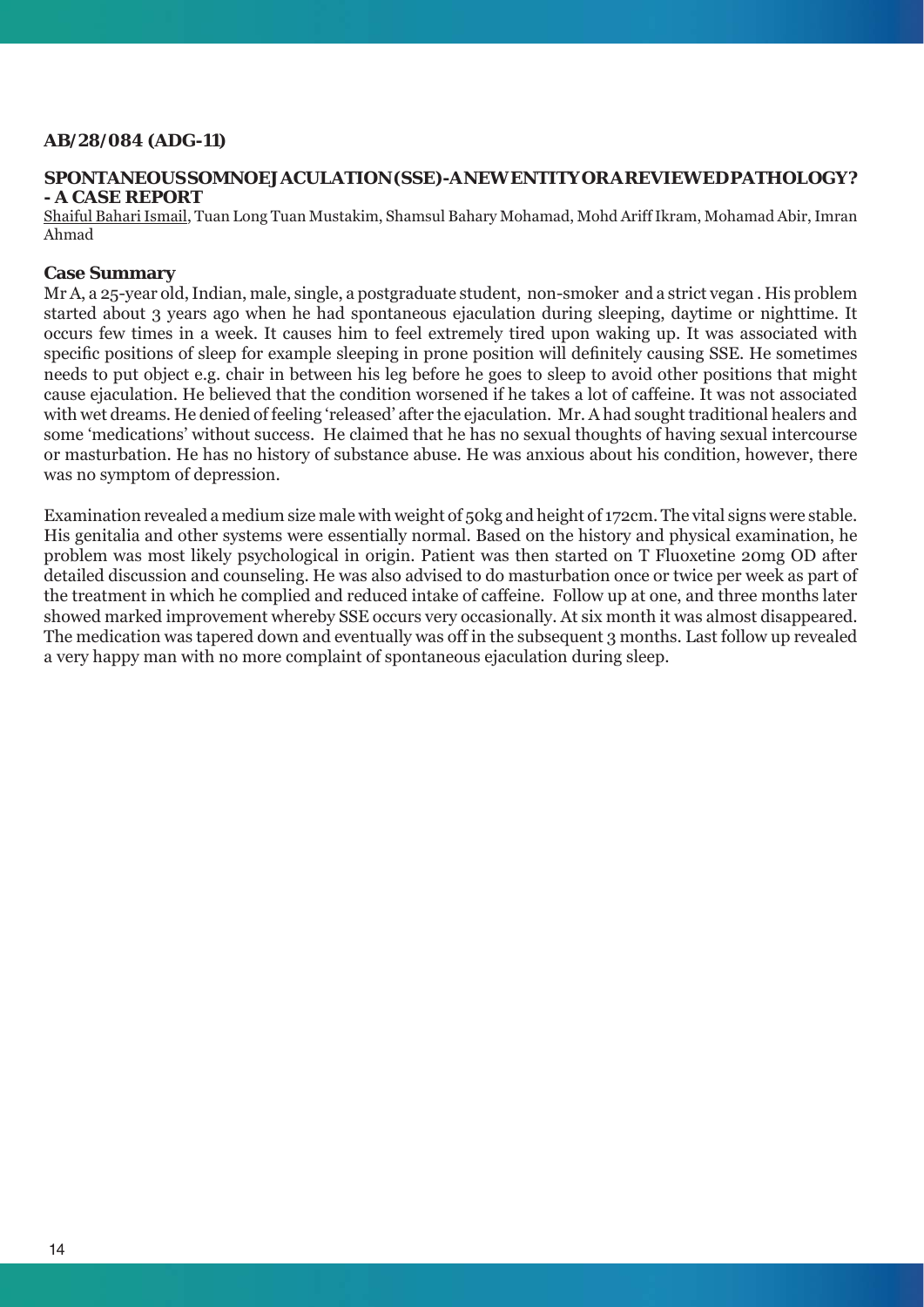# **AB/31/XXX (ADG-12)**

# **RISK FACTIORS INFLUENCING ERECTILE DYSFUNCTION IN AGING MALE**

Hiroyuki Konaka, Kazuhiro Sugimoto, Eitetsu Koh, Mikio Namiki Department of Integrative Cancer Therapy and Urology, Kanazawa University Graduate School of Medical Science

# **Introduction:**

The prevalence of erectile dysfunction (ED) is common and bothersome problem in aging male. Recently there have been a considerable number of studies in Late-onset Hypogonadism syndrome (LOH) and metabolic syndrome (MS), however, little is known about involvement in ED. The purpose of this study is to assess the relationship of ED onset to the existence of LOH and/or MS.

# **Methods:**

In 153 men mean age 64.8 years (range 42~84), International Index of Erectile Function (IIEF5) questionnaire, serum free-testosterone (T), glucose tolerance, lipid metabolism, blood pressure, and waist circumference were examined. ED and LOH was diagnosed by IIEF<sub>5</sub> score $\Box$ 11 and serum free-T<8.5 pg/ml, respectively. MS was determined by diagnostic criteria in Japan of 2005, namely, central obesity and two of the following: impaired glucose tolerance (IGT), hypertension (HT), and dyslipidemia. Logistic regression was used to test univariable and concomitant multivariable these factors associations with the occurrence of ED. If their univariable P value was less than 0.25, variables were considered for the multivariable models. The data relationship between ED and age were also analyzed using Pearson's correlation coefficient.

# **Results:**

Simple logistic regression methods revealed that IGT was a significant ED risk factor ( $P=0.036$  and OR =2.346). Multiple logistic regression methods among HT, IGT, and LOH also demonstrated that IGT was a significant risk factor (P=0.042 and OR =2.301). Logistic regression analysis in patients without IGT showed that LOH was a significant risk factor (P=0.033 and OR =5.623). Neither of HT, dyslipidemia, nor central obesity, as to MS related factors, was a significant risk factor. Moreover there is a highly significant statistical negative correlation between IIEF5 score and age (r=-0.457 and P<0.001).

# **Conclusion:**

These results of present study suggested that IGT was only independent ED risk factor but LOH was also risk factor after exclusion of patients with IGT.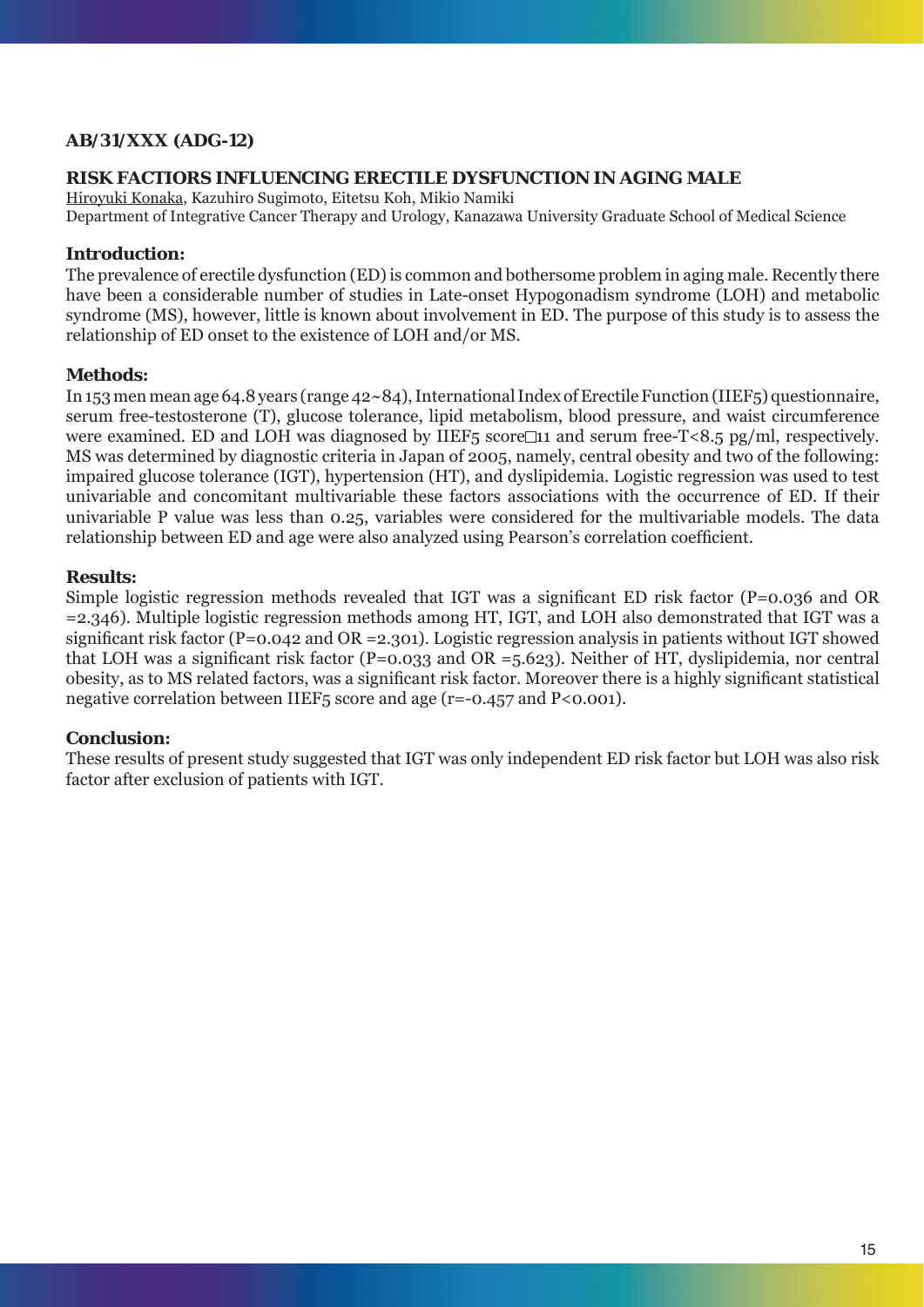# **AB/01/XXX (GEN-01)**

# **PROFILE OF DRUG UTILIZATION AMONG GERIATRIC PATIENTS ATTENDING A CARDIOLOGY CLINIC IN MANGALORE, INDIA**

Dr. Rathnakar U.P. MD, Kasturba Medical College, Mangalore.

Dr. K. Mukund. MD.DM. Omega hospital and Mangalore Heart Care Center, Mangalore

### **Objective:**

To describe and analyze the profile of prescriptions and drug utilization among geriatric patients attending a cardiology clinic, for one year.

#### **Methods:**

Two hundred and twelve prescriptions for geriatric patients, among all the prescriptions (1438) issued to patients, during January to December 2007 in a cardiology clinic, Mangalore, South India, were analyzed.

# **Results:**

During the study period, there were 212 prescriptions for geriatric patients. Those aged 70-74 years formed the largest (42.45%) group. Polypharmacy of 4 or more drugs were found in 71.77% of prescriptions. Diabetes mellitus was associated with 29% of 178 prescriptions for ischemic heart disease with hypertension. Among 962 drug encounters, 436 were from the WHO approved essential drug list (2007). Anti-platelets (73.1%) were the most often prescribed drug followed by beta blockers (55%), nitrates (55%). Average cost of medications /day was Indian rupees 21.64 (0.51 US dollars). Cost of diabetic medications/day was Indian rupees 6.03 (0.14 US dollars).

#### **Conclusion:**

Study represents current prescribing trend in cardiovascular and anti-diabetic drugs among elderly patients. It was found that most of the geriatric patients were prescribed more than 2 drugs as nearly 70% of the patients were suffering from 2 or more diseases. Higher prevalence of use of clopidogrel – aspirin combinations (23.60%) and statins (41.03%) added substantially to the cost of medications (18.73%) in cardiovascular diseases.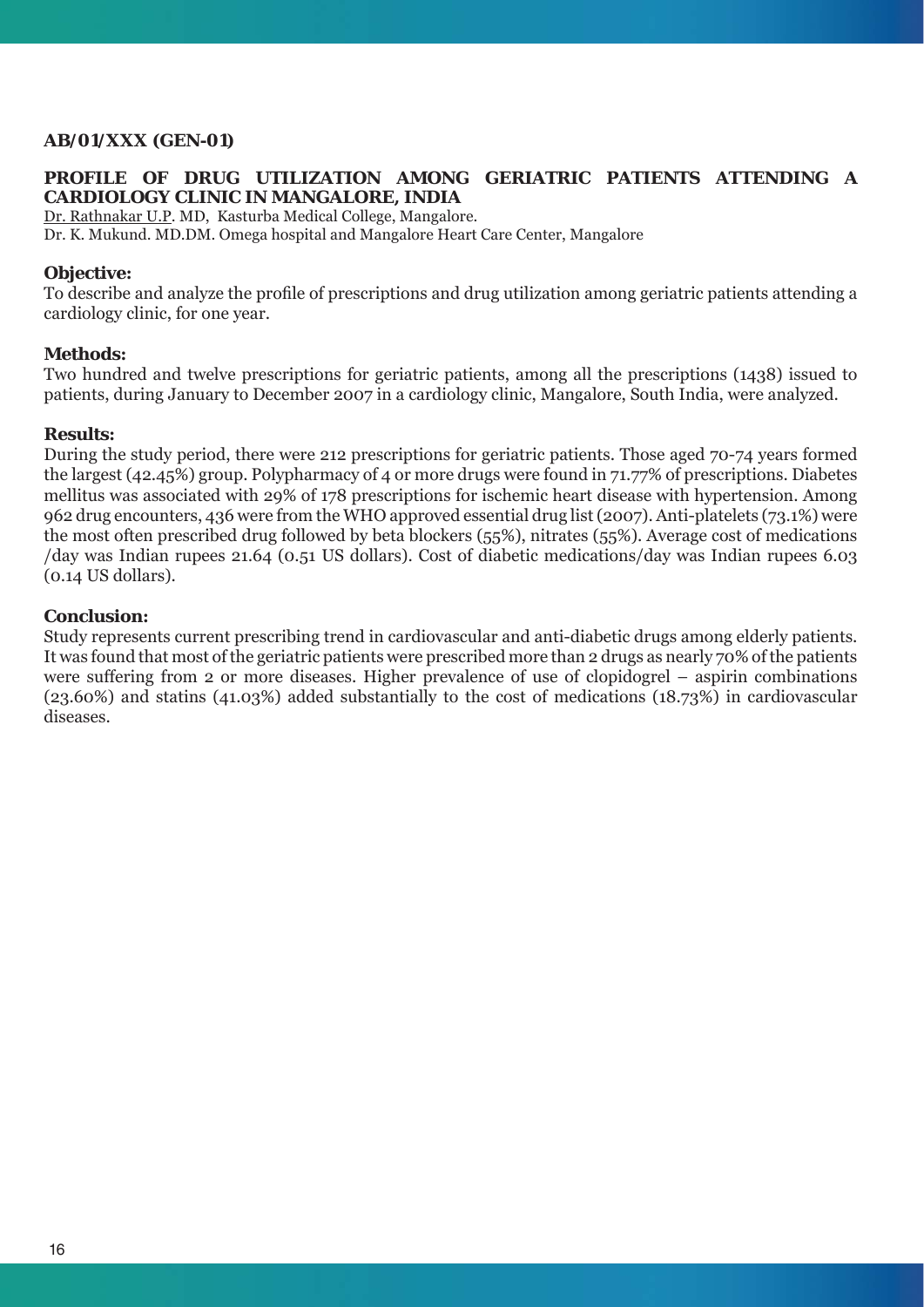# **AB/05/058 (GEN-02)**

# **SPECIFIC HUMAN RECOMBINANT ANTIBODIES AS NEW TOOLS FOR IMMUNOTARGETING APPROACHES**

Foroogh Nejatollahi, Zahra Malek-hosseini

Dept. of Immunology, School of Medicine, Shiraz University of Medical Sciences, Shiraz, Iran

# **Background:**

Recent advances in antibody engineering have made possible the production of human recombinant antibody fragments in phage display vectors in the form of single chain fragment variable (scFv). It is possible to select scFv against a desire antigen using panning process. The scFvs have been widely used in cancer immunotherapy. Also have the potential to be used for prevention and treatment of infectious disease. HER2/ neu is a tumor associated antigen which is overexpressed in a number of human cancers of epithelial origin. Binding of antibody to its extracellular domain blocks HER2/neu signaling and proliferation of tumor cells. Here we describe the development of anti- HER2/neu scFv as a new agent which could play a prominent role in human's health.

# **Methods:**

Antibody engineering technology was applied to lymphocyte mRNA of a non immune donor and a scFv library was constructed and selected against HER2/neu. The libraries were selected against HER2/neu epitopes and reacted with the epitopes in ELISA and dot immunoassay. The chains VH/linker/VL of the selected scFvs were amplified and cloned into TOPO TA vector. The positive clones were analyzed by PCR. After purification of amplified DNAs, they were sequenced using a dye termination method.

### **Results:**

The VH regions of the specific anti-HER2/neu scFv libraries were derived from VH3 which were assembled with VKII and VKIII gene families. The amino acid alignment of heavy and light chains of the antibodies with VH and VL gene families revealed specific changes in some amino acids that represent binding specificity of the antibody molecules.

### **Conclusions:**

The highly specific anti-HER2/neu scFvs show potential for the development of a new generation of therapeutic anti-HER2/neu reagents. The structural studies that display the compositions of complementarity-determining regions (CDRs) of specific antibodies would be helpful in the creation of synthetic antibodies to a key antigen. The scFvs which are high affinity binders can be considered as new agents for immunotherapy targeting in order to prevent and treatment of human diseases.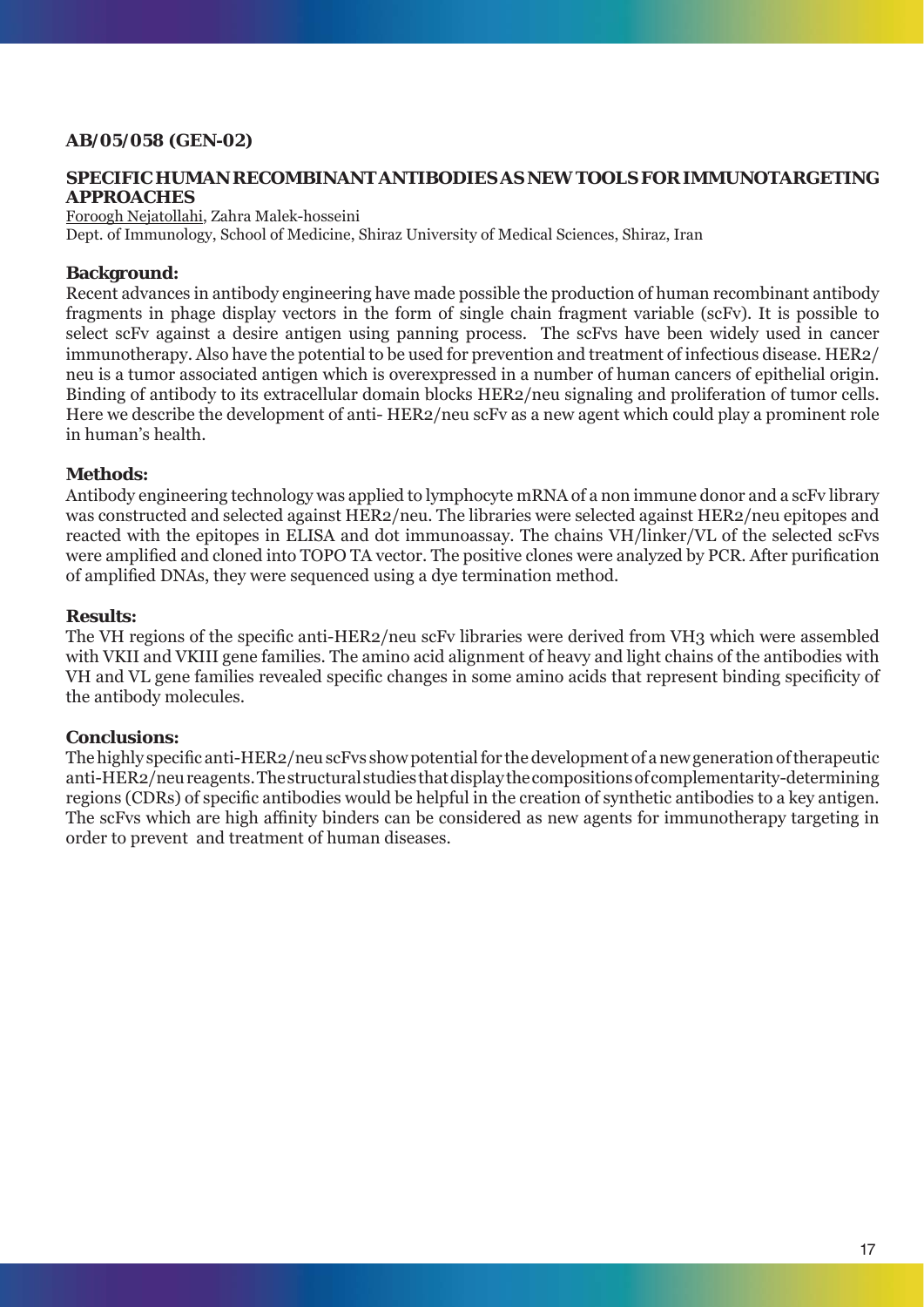# **AB/15/124 (GEN-03)**

## **SELECTION CRITERIA FOR INTRA-UTERINE INSEMINATION (IUI) CYCLES**

LM Ho, SC Hum, SN Lee, \*S Fook-Chong, SL Yu

Department of Obstetrics & Gynaecology, Singapore General Hospital, Singapore

\* Department of Clinical Research, Singapore General Hospital, Singapore

### **Introduction:**

Quantitative assessment of semen parameters is necessary in identifying the fertility status of the men. Sperm-Hyaluronan Binding Assay (HBA) offers the qualitative and functional assessment of the sperm, using the HYDAK® HBA, a counting device coated with an immobilised monolayer of hyaluronan. Sperm that are capable of binding to hyaluronan, had been shown to have high genomic integrity and decrease in the frequency of chromosomal aneuploidies and diploidies.

#### **Objectives:**

To assess semen parameters and HBA as selection criteria for patients requiring intra-uterine insemination (IUI) procedure that would likely increase chances of pregnancy.

To assess semen parameters and HBA as selection criteria for patients requiring intra-uterine insemination (IUI) procedure that would likely increase chances of pregnancy.

### **Methods:**

133 female subjects of less than 38 years of age were recruited from 2005 to 2007. The couples consented to participate in this study. IUI procedure was performed either on the day of spontaneous luteinising hormone surge or on the following day, after hCG administration when one of the follicles measured ≥18mm was present.

The male partners were required to produce their semen samples on the day of IUI. Semen volume was measured. An aliquot of the semen was assessed for progressive sperm motility, concentration, Strict Criteria normal morphology and %HBA. The remainder of the semen was processed for IUI procedure.

### **Results:**

 $10.5\%$  ( $14/133$ ) pregnancies were achieved. Sperm concentration was significantly higher in the pregnant compared to non-pregnant group (median,  $93.5$  vs  $56.0$  million/ml), ( $p < 0.05$ ).

## **Discussions:**

The pregnant group of subjects had minimum HBA of 34% and sperm concentration of 12 million/ml. 19.3% of the non-pregnant subjects had less than the minimum HBA & sperm concentration values while all of those pregnant, satisfied the minimum criteria.

# **Conclusions:**

Selection of patients for IUI procedure using HBA ≥34% and sperm concentration ≥12 million would likely increase the chances of pregnancy outcome. Patients who did not meet these criteria will be recommended for more intensive assisted reproduction programme.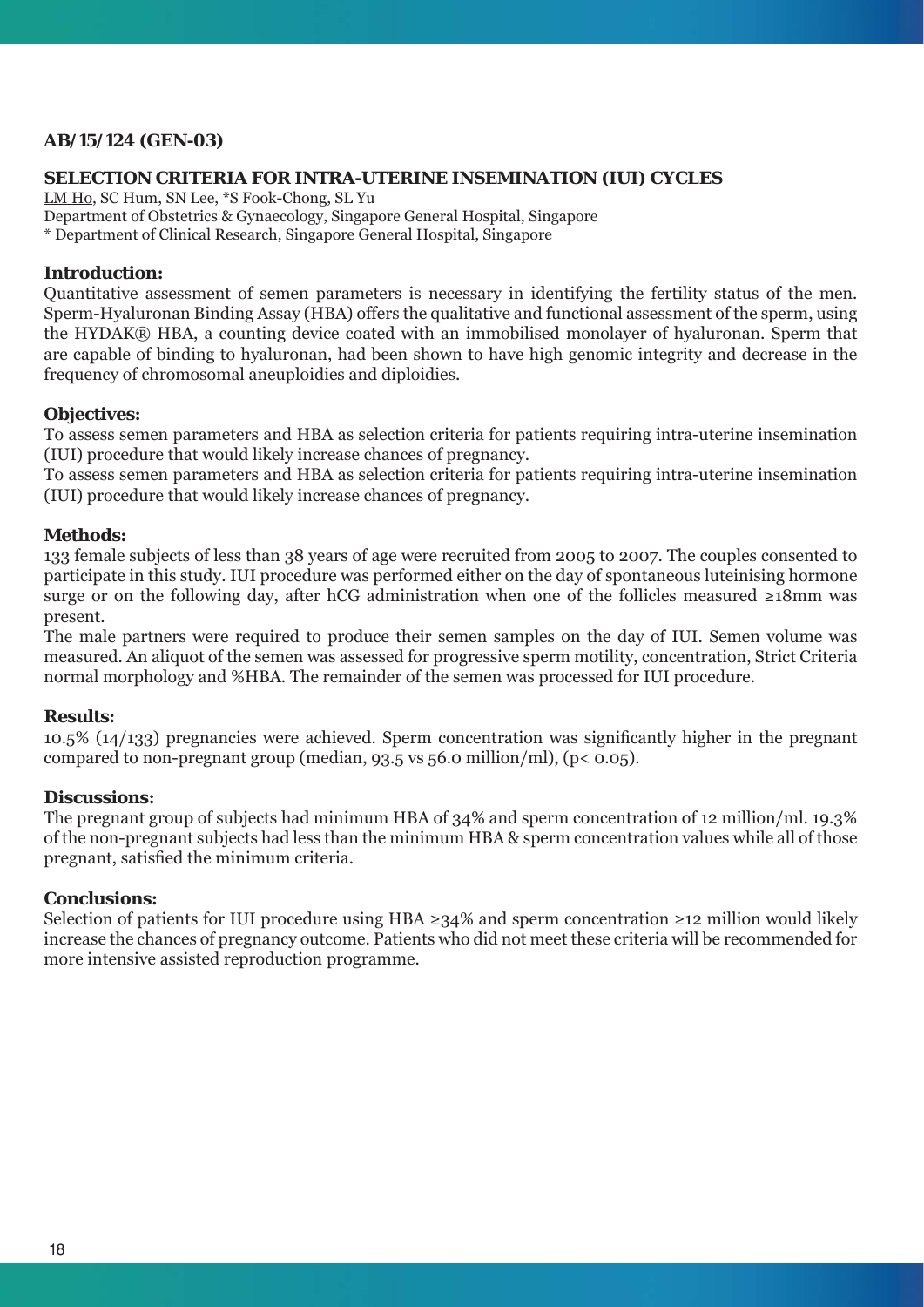# **AB/24/016 (GEN-04)**

# **MAJOR MEN CONCERN AS THE MARKER FOR CARDIOMETABOLIC SCREENING**

 $\overline{\text{Long SF}}^1$ ,  $\text{Tan HM}^{2,3}$ , NG CJ<sup>2</sup>, Low WY<sup>2</sup>, Khoo EM<sup>2</sup> <sup>1</sup>Universiti Kebangsaan Malaysia, <sup>2</sup>University of Malaya, <sup>3</sup>Subang Jaya Medical Center, Malaysia

## **Introduction:**

Men with erectile dysfunction (ED) often have underlying cardiovascular and metabolic risk factors. Men with testosterone deficiency syndrome (TDS) were also found to have higher co-morbidities. Metabolic syndrome was found to be associated with lower urinary tract symptoms (LUTS). We aimed to determine whether ED, TDS, and LUTS, which constitutes major men's concern (MMC) were associated with cardio-metabolic morbidities.

# **Methods and Materials:**

This was a community-based cross sectional study among randomly selected urban men aged > 40 years old. Trained doctors assessed participants using structured questionnaires that included demographic data, medical history including self reporting ED, IIEF-5, IPSS, clinical examination (blood pressure, weight, height and waist circumference) and laboratory investigations (fasting blood sugar, serum fasting cholesterol profile).

# **Results:**

1046 men participated in the survey corresponding to 62% response rate. The mean age of the participants was 55.8( $SD \pm 8.4$ ) years. There was 48.9% Chinese, 34.5% Malays and 14.8% Indian. The prevalence of MMC was 53.5% and 91.1% of them had at least one cardio-metabolic morbidity [viz abdominal obesity, hypertension, diabetes, hypercholesterolaemia or self-reported coronary heart disease] compare to 83.0% of men without MMC ( $p < 0.001$ ). There were higher prevalence of central obesity (64.8%), hypertension (54.5%), diabetes (24.8%) and self-reported coronary heart disease (16.7%) among men with MMC compare to men without MMC. Self-reported LUTS, self-reported ED and hypogonadism were significantly associated with the collective cardio-metabolic morbidities. However, only self-reported ED (OR 3.40; 95% CI: 1.61-7.19) and hypogonadism (OR 3.59; 95% CI: 1.71-7.53) were independent predictors of the collective cardio-metabolic morbidities.

### **Discussion:**

Men with ED, TDS or LUTS have high prevalence of cardio-metabolic morbidities. This is especially pronounced in men with ED and TDS. It is worthy to screen men with MMC because it entails identification of cardiometabolic morbidities. These MMC may be promoted to encourage men to seek preventive healthcare.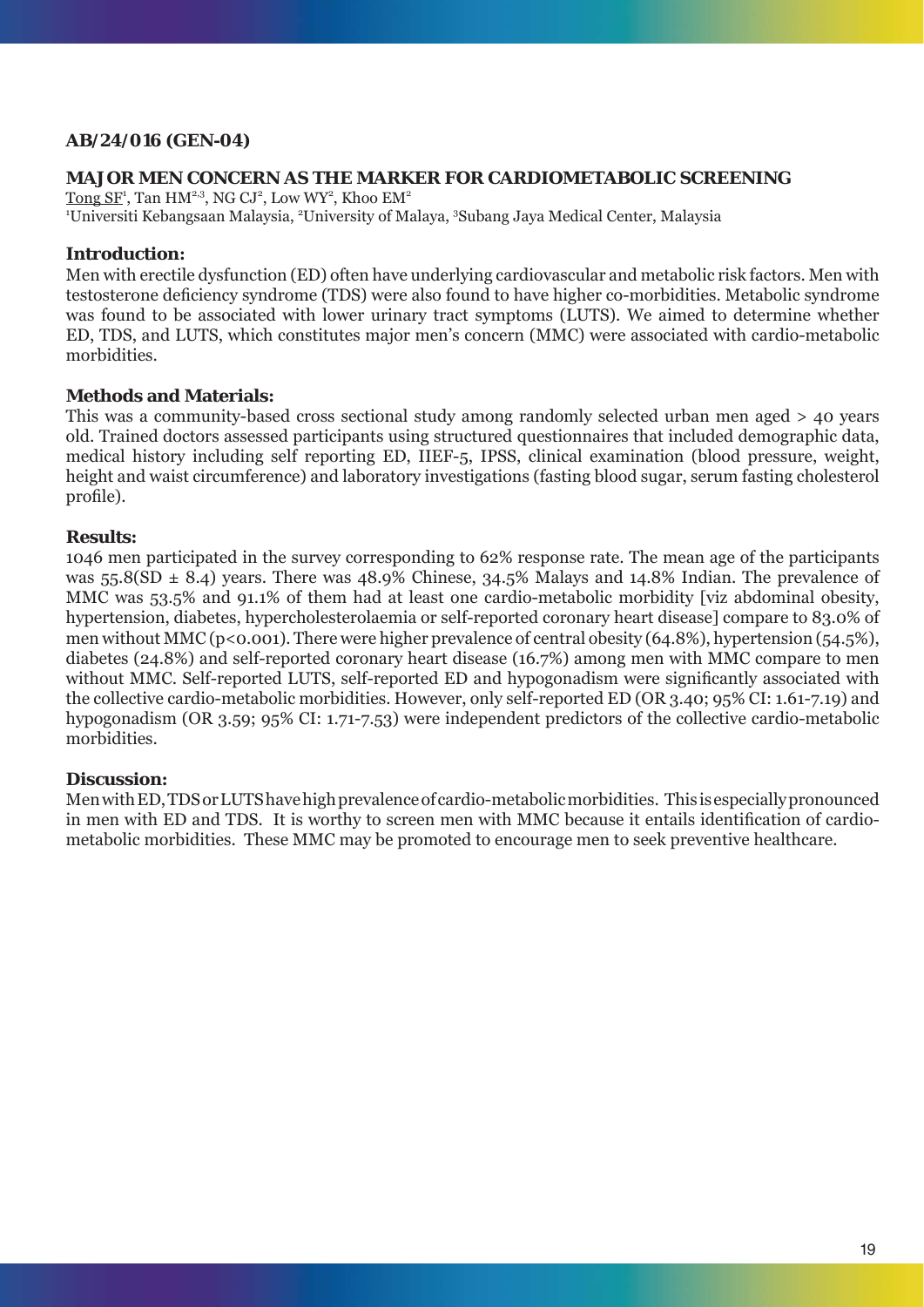# **AB/29/084 (GEN-05)**

### **KNOWLEDGE OF MEN'S HEALTH AMONG FINAL YEAR MEDICAL STUDENTS IN UNIVERSITI SAINS MALAYSIA (USM), KUBANG KERIAN, KELANTAN, MALAYSIA**

<u>Shaiful Bahari Ismail</u><sup>1</sup>, Shamsunarnie Mohd Zukri<sup>1</sup>, Nik Hazlina Nik Hussain<sup>1</sup>, Rosediani Mohamad<sup>1</sup>, Leon Piterman<sup>2</sup>

1 Universiti Sains Malaysia, Kota Bharu Kelantan 2 Monash University, Melbourne, Australia

### **Introduction:**

The objective of the study is to determine the knowledge of the final year medical students in USM on Men's Health.

### **MATERIALS AND METHODS:**

A cross-sectional study conducted in March 2007, one month prior to their final exam. The sampling frame was all final year medical students in USM. The participation in this study is voluntary and it is anonymous.

#### **Research Tools:**

The questionnaire was developed based on the topics related to male sexual and reproductive health such as anatomy and physiology of male reproductive system, male sexual dysfunctions, sexually transmitted infections/HIV, male infertility, testicular tumours, prostate disease and androgen deficiency. Small focus group discussion was conducted with 10 fourth year medical students in Monash University, Australia. Subsequently the questionnaire was sent to various experts including to the Andrology Australia (AA) for the feedbacks prior to distribution to the students

### **RESULTS:**

Total of 74/170 students participated in the study giving the response rate of 44%. The participants' age range for both groups was from 23 to 28 years old.

The results showing low and high knowledge were in table 1 and 2

#### **CONCLUSION:**

There is still gap in knowledge on Men's Health among the final year medical students in the Universiti Sains Malaysia.

### **AB/30/091 (GEN-06)**

#### **PSYCHOLOGICAL DISORDERS IN PATIENTS WITH DIABETES MELLITUS** Jamal Al Hamad

Diabetes Mellitus is very common worldwide. Prevelence ranges between 5% and 24%. Diabetic patients, as those with other chronic diseases are more prone to have psychological disorders than normal population. The spectrum of psychological disorders in diabetic patients range from minor psychological reaction to severe anxiety and depression. Presence of psychological disorders may interfere with blood sugar control and management of such disorders is manditary inorder to acheive good control of blood sugar. Management of psychological disorders starts on the first day of breaking the bad news of diabetes and extends throughout the patient followup appointments.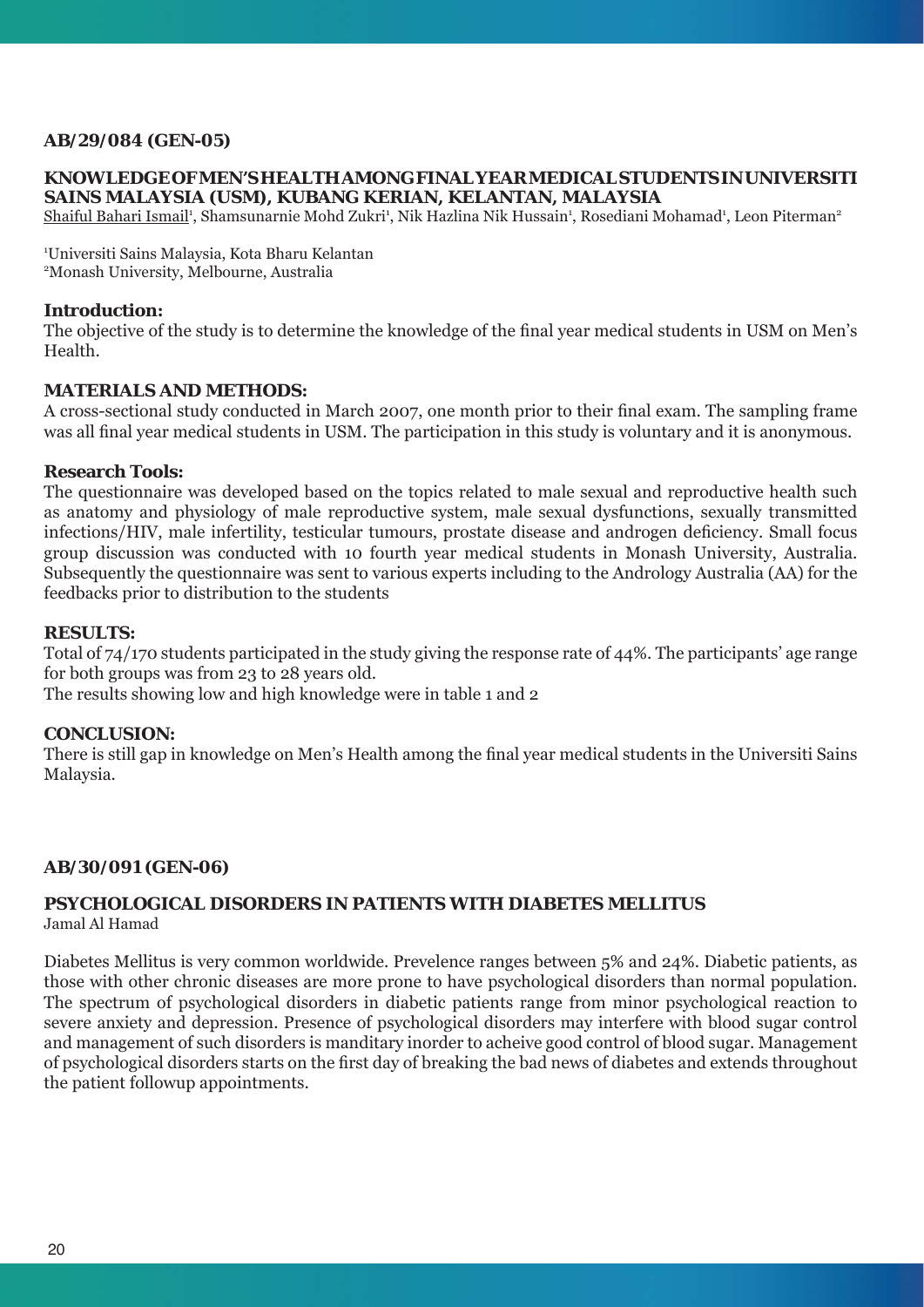# **AB/09/136 (GER-01)**

### **OBESITY AND ITS CORRELATED FACTORS IN MEN ABOVE 40 YEARS OF AGE IN AN URBAN MALAYSIAN POPULATION**

<sup>1</sup>BC Lee, <sup>2</sup>HM Tan, <sup>1</sup>SF Tong, <sup>3</sup>CJ Ng, <sup>3</sup>EM Khoo, <sup>4</sup>WY Low

<sup>1</sup>Faculty of Medicine, National University of Malaysia Medical Centre, Kuala Lumpur, Malaysia; <sup>2</sup>Subang Jaya Medical Centre, Subang Jaya, Selangor Malaysia; <sup>3</sup>Department of Primary Care Medicine, University of Malaya Medical Centre, Kuala Lumpur, Malaysia; <sup>4</sup>Health Research Development Unit, University of Malaya Medical Centre, Kuala Lumpur;.

# **Introduction:**

Obesity is increasing at epidemic rates globally, affecting approximately 1.1 billion adults. In developing countries in Asia, the rates of obesity has tripled in the past 20 years concurrently with increased caloric intake and reduced physical activity. In Malaysia, adult obesity rates exceed 8%. Obesity leads to adverse metabolic effects and debilitating health diseases. The economic cost is substantial, with an attributable increase of up to 8% in total health care spending. Numerous health parameters are associated with obesity in the aging male.

# **Methods:**

1665 men aged ≥ 40 years in Subang and Kelana Jaya in the Klang Valley, Malaysia were invited to participate in a community based men's health study in 2006. A total of 1046 men responded and completed the study to determine the correlating factors with obesity and central obesity. One-to-one interviews were conducted using validated and structured questionnaires including demographic data, self reported medical illness, sexual and health attitude and behavior, IIEF and IPSS scoring. A thorough serum biochemical assessment was conducted, including fasting blood sugar, lipid profile and PSA. Anthropometric measurements were recorded. Obesity was determined to be BMI exceeding 25 and central obesity ascertained as having a waist circumference  $\geq 90$  cm.

### **Results and discussion:**

There was an obesity rate (BMI) and central obesity rate of 51.7% and 56.1% respectively. Obesity had statistically significant association with coronary heart disease (p=0.033), self reported diabetes (p<0.001) and hypertension (p<0.001), serum triglycerides (p<0.001) and serum testosterone (p<0.001), whereas central obesity was significantly associated as well with coronary heart disease ( $p=0.008$ ), self reported hypertension (p<0.001) and diabetes (p<0.001), serum triglycerides (p<0.001) and serum testosterone (p<0.001). Only central obesity was significantly associated ( $p=0.005$ ) and had linear correlation with IIEF score (Pearson's, R = -0.081). Logistic regression study controlled for age showed that both obesity and central obesity were each independently associated with self-reported hypertension and diabetes, triglycerides and serum testosterone. Age was an independently associated variable for obesity.

### **Conclusion:**

Obesity by BMI (Asian Criteria) and central obesity are each significantly associated and correlated with self reported diabetes and hypertension, serum triglycerides and testosterone. Central obesity was significantly associated and had linear correlation with IIEF score. Age was an independent variable for obesity. Further research will be required to define these variables in efforts to overcome obesity.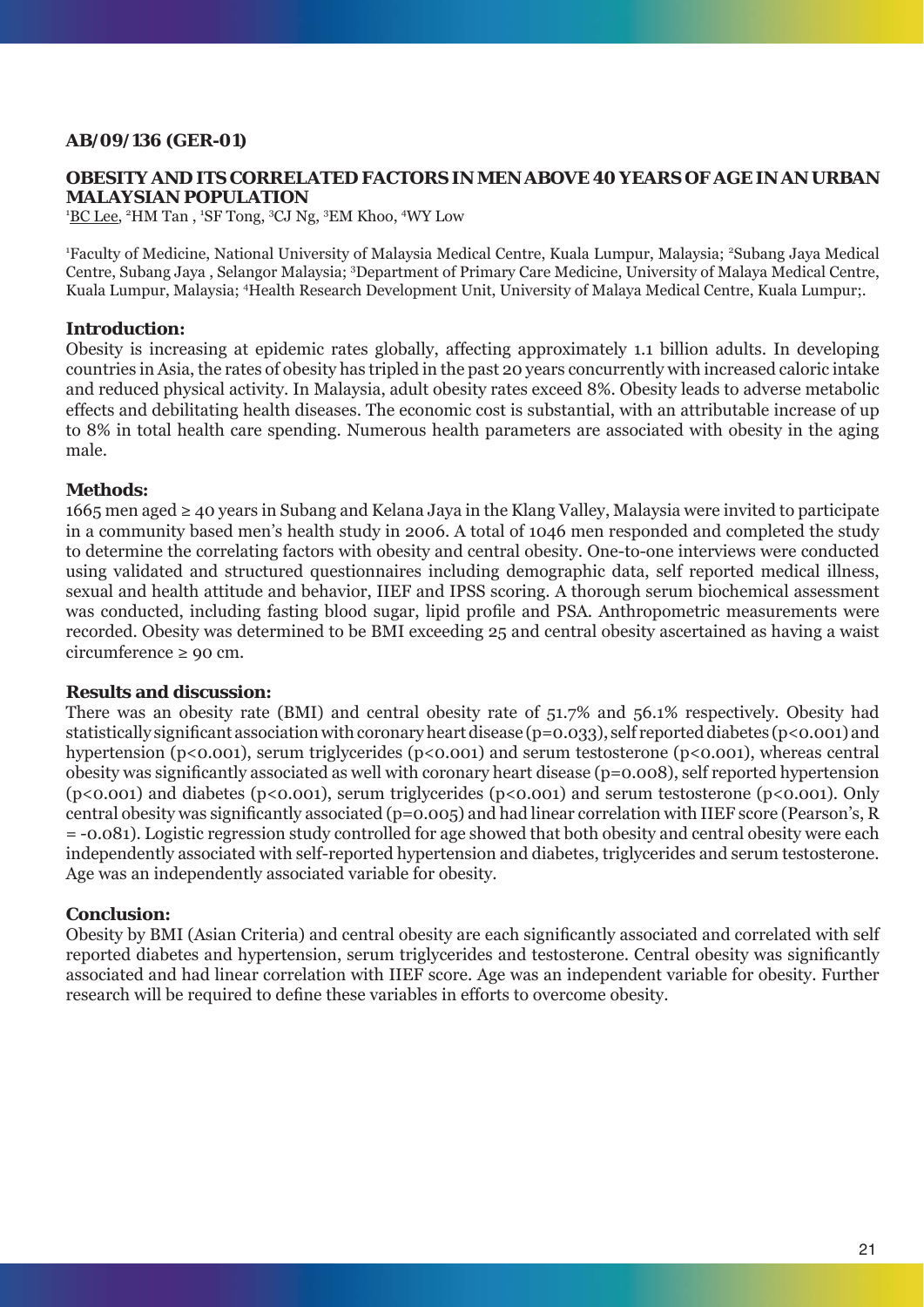# **AB/12/055 (GER-02)**

### **SYMPTOMS OF AGING AND ANDROGEN DEFICIENCY IN MIDDLE-AGED AND OLDER MEN IN PSYCHIATRIC OUTPATIENT VISIT**

Ching-Yen Chen<sup>1,2,3</sup>, Chun-Lin Chu<sup>1,2,3</sup>, Yu-Chi Liu<sup>1,2</sup>, Yu Chen<sup>1,3</sup>, Jun-Ran Jiang<sup>1,3</sup>, Ming-Li Hsieh<sup>1,3</sup>

<sup>1</sup> Men's Health Center, Chang Gung Medical Center, Linkou, Taiwan

2 Department of Psychiatry, Chang Gung Medical Center, Linko, Taiwan

3 School of Medicine, Chang Gung University, Taoyuan, Taiwan

#### **Background:**

The manifestations of androgen deficiency may be attributable to multiple etiologic factors, i.e. a consequence of aging, depression and use of certain medications. Serum free testosterone measurement is considered to be the gold standard for the diagnosis of hypogonadism but it is not available to all suspected subjects. Androgen Deficiency in Aging Male Questionnaire (ADAM) and Aging Male's Symptoms Scale (AMS) could be used as a surrogate to biochemical determinations. In this study, we sought to find the prevalence of androgen deficiency and/or aging symptoms in age-specific psychiatric outpatient men, and to examine whether mood symptoms were associated with such manifestations of androgen deficiency.

#### **Methods:**

176 consecutive psychiatric male outpatients aged 40 to 79 who were non-psychotic, bipolar disorder, cognitive disorder, and psychoactive substance abuse were enrolled to complete ADAM, AMS and Hospital Anxiety/ Depression Scale (HADS). Demographic data were obtained through clinic interview. Statistical analyses were carried out using SPSS 13.0.

#### **Results:**

The crude prevalence rates of ADAM and AMS were 93.2%, 93.7% (psychological), 98.3% (somatic) and 94.3% (sexual) respectively. Age and body weight (and BMI) didn't correlate with any aging symptoms except that sexual complaints were prevalent in the elder population. The male patient whose wife was elder had reported complaints more on sexual dysfunction. Regression analyses showed depression, anxiety positively contributed to the severity of both on ADAM and AMS scoring.

#### **Discussion and Conclusion:**

Aging symptoms are prevalent in population of middle-aged and older psychiatric outpatients. Psychiatric treatments should improve psychological and somatic complaints. However, sexual dysfunction might remain due to the nature of aging process or existing mental disorders, and very often, effects of psychotropic medication. Mood disorders and androgen deficiency are both frequent in men older than age 40 years. In evaluating depression and anxiety in aging men, psychiatrist should be aware of this relationship and request laboratory analysis of testosterone when indicated.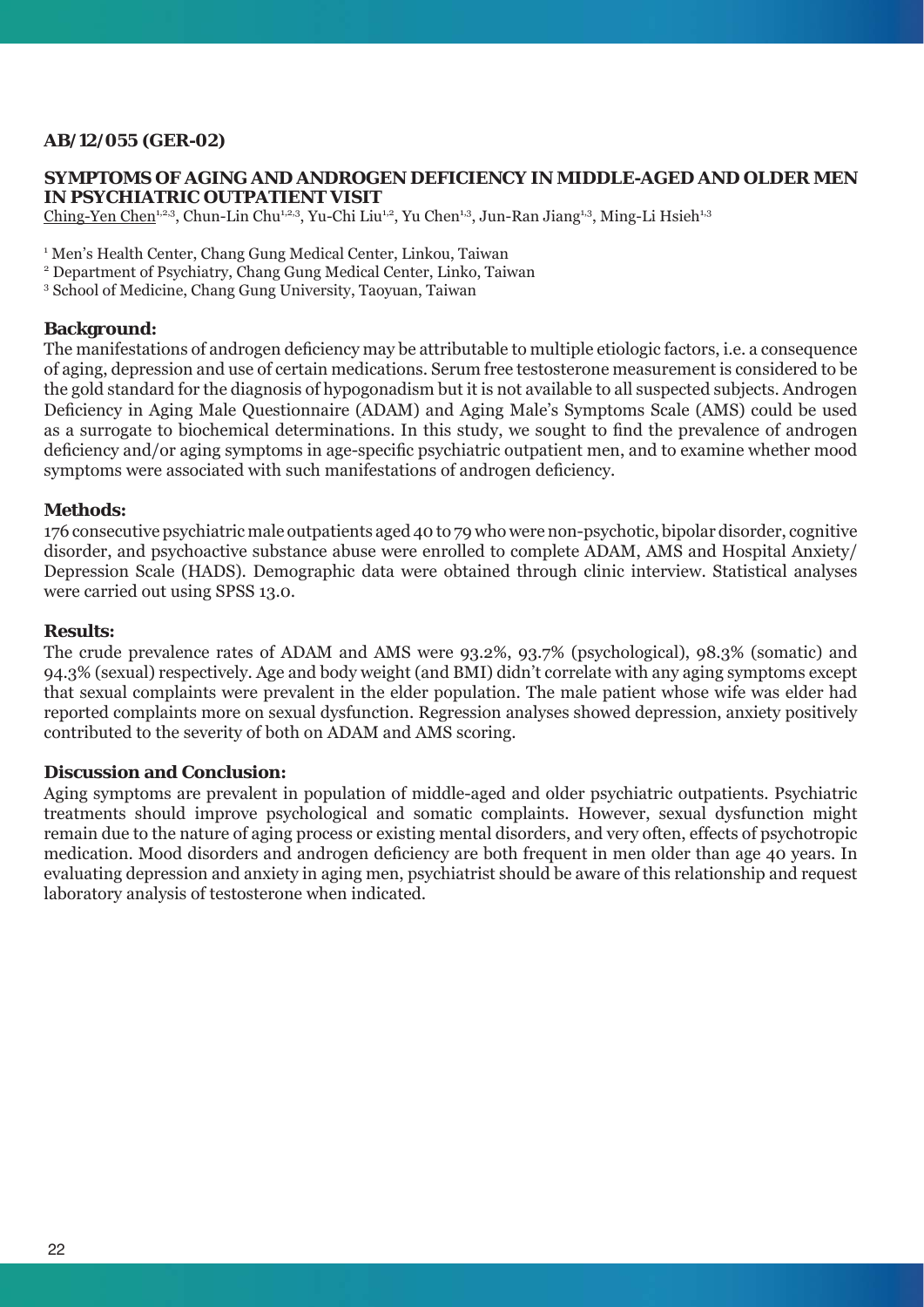# **AB/19/014 (GER-03)**

## **AGING MEN IN EMPTY NEST AND THEIR HEALTH-RELATED QUALITY OF LIFE**

VKM Lee<sup>1</sup>, MMed, WY Low<sup>2</sup>, PhD, EM Khoo<sup>2</sup>, MRCGP & HM Tan<sup>3</sup>, FRCS

<sup>1</sup>International Medical University, <sup>2</sup>University of Malaya, <sup>3</sup>Subang Jaya Medical Centre

# **Introduction:**

Men suffer most when children leave home, when they realized they are running short of time to take an active role in fatherhood. The period when children leave home, and when the parents are on average between 55 and 60 years old, is described as the "empty nest" phase. This paper assessed the prevalence of aging Malaysian men in the empty nest phase, and its association with their health-related quality of life and its associations with the sociodemographic factors.

# **Methods:**

This was a population survey using the electoral poll listing in an urban community in Malaysia as the sampling frame. Five hundred men aged 50 years and above were selected randomly to participate and 351 men agreed (response rate 70.2%). The 12-Item Short-Form Health Survey (SF-12) was used to assess quality of life. Sociodemographic information, lifestyle indicators and medical conditions were collected from respondents via a face-to-face interview. An aging man was classified as empty nest if he has at least one child, and none of his children was staying with him.

# **Results:**

The prevalence of men with empty nest (EN) was 14.8%. They were significantly older than men without empty nest phase (no-EN) (mean age 61.9 + 6.9 vs.  $57.5 + 6.9$ , p<0.001). There was no significant difference between the two groups in their marital status, economic and general health status. The composite scores of SF-12 in EN in both physical (33.2 + 6.3) and mental domain (34.9 + 5.0) were lower than the reference norm scores of 50 in the US population. However, there was no significant difference in the specific domains between EN and no-EN, except for social function, where EN had a significantly lower score. EN nevertheless received more social support from their children supporting the lower score of social function. There was no significant difference in depression scores and home care preferences in later years between EN and no-EN men.

# **Conclusion:**

The prevalence of men with empty nest phase was relatively low in this urban community and their quality of life was not significantly different from the other aging men who live with their children, possibly due to good social support.

# **AB/32/168 (GER-04)**

# **SKIN CARE FOR AGING MALE**

Kristijanto Adimoelja Naval Hospital Dr. Ramelan / School of Medicine of Hang Tuah University

Aging male skin needs special skin care products. Male skin differs from female skin especially in aging male. Various skin care for male are available in market but they do not yet especially made for aging male skin conditions. Inappropriate skin care for aging male could lead to skin problems some could cause skin diseases. Histollogically male skin is thicker and firmer than female skin. It is also richer blood supply and oilier than female. Therefore special male skin care products are manufactured for this special condition. But male skin tend to age without as many deep-set wrinkles and fine line as female. Aging male skin is mostly drier and more dehydrated. We can also find more benign skin tumor than aging female has. Therefore special skin care products for aging male should be elected more carefully than usual men skin care available in the market.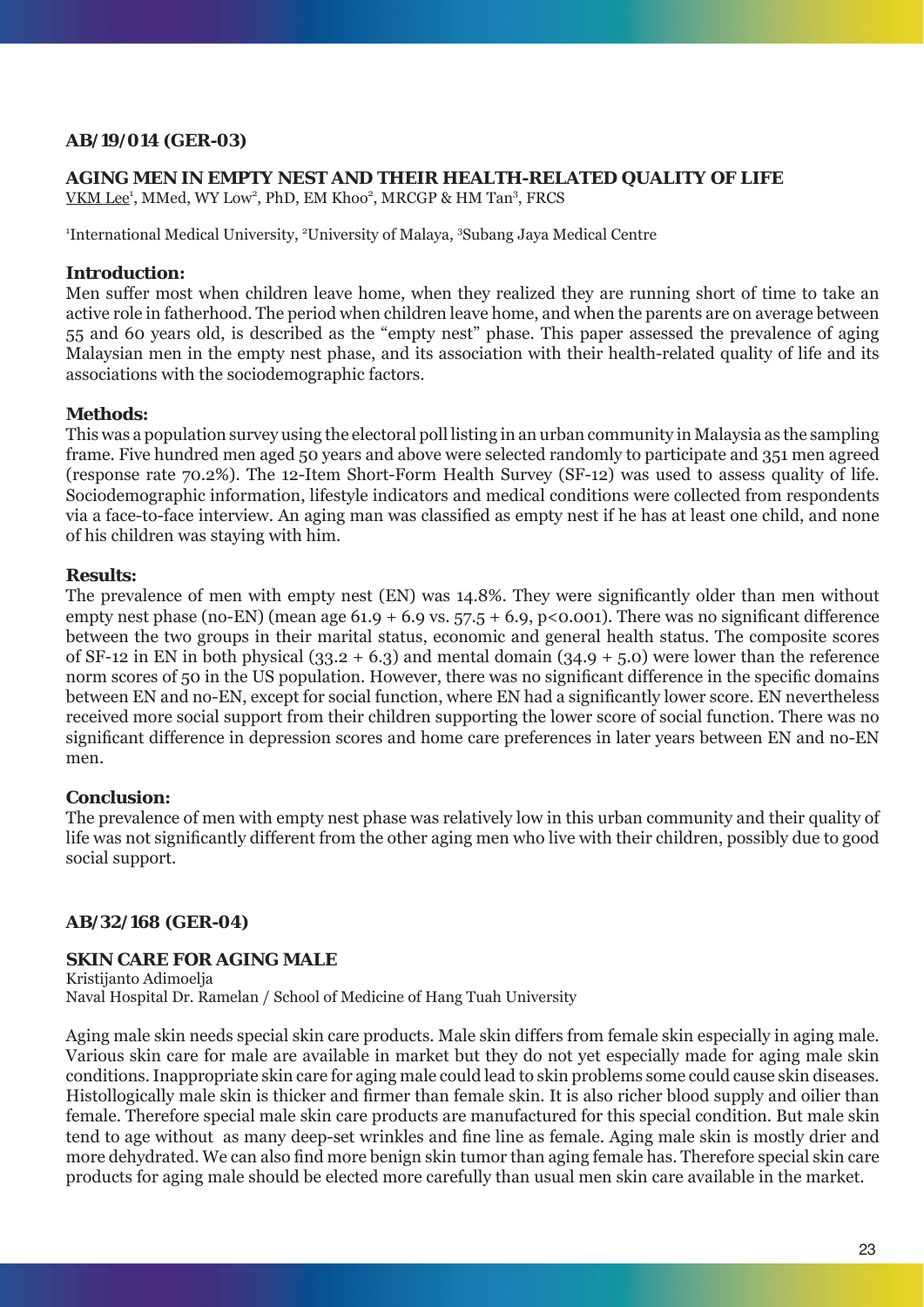# **AB/13/055 (PSY-01)**

### **SELF-REFERRED PATIENTS IN A MEN' S HEALTH JOINTED CLINIC: CHARACTERISTICS AND PSYCHOLOGICAL SCREENING**

Ching-Yen Chen<sup>1,2,3</sup>, Chun-Lin Chu<sup>1,2,3</sup>, Yu Chen<sup>1,3</sup>, Jun-Ran Jiang<sup>1,3</sup>, Ming-Li Hsieh<sup>1,3</sup>, Yu-Chi Liu<sup>1,2</sup>

<sup>1</sup> Men's Health Center, Chang Gung Medical Center, Linkou, Taiwan

2 Department of Psychiatry, Chang Gung Medical Center, Linko, Taiwan

3 School of Medicine, Chang Gung University, Taoyuan, Taiwan

### **Objective:**

To analyze the characteristics of men who visited a "Men's Health Jointed Clinic" in a Taiwanese medical center staffed by psychiatrists, urologists and Chinese medicine experts.

# **Methods:**

Based on the subject of "Men's Health" focusing on andropause, sexual dysfunction, infertility, low urinary tract syndrome (LUTS), and male mental disorders, 160 consecutive male patients were evaluated from June to Sep 2008. All subjects visiting the Men's Health Jointed Clinic as their first visit and their own completing a self-report registration form detailing basic demographic information, reasons and pathway for help seeking, and questionnaires assessments including ADAM (Androgen Deficiency in Aging Male), AMS (Aging Male's Symptoms Scale), BDI (Beck Depression Inventory), BAI (Beck Anxiety Inventory), IIEF-5(International Index of Erectile Function), and SFS (Situational Fatigue Scale). Sex hormones assays were conducted as optional basis determined by clinical need. Statistical analyses were carried out using SPSS 13.0.

# **Results:**

The patients were studied aged  $19 - 86$  yr (46.5 $\pm$ 11.5). Andropause was complained with increased age. Sexual complaints were more prevalent in patients aged over 60. 60% of younger men reported affective complaints rather than andropause or urologic problems. Due to sexual dysfunction, 59.4% and 42.5 % of patients had previously sought help from Chinese medicine and psychiatry clinic, respectively. Two-thirds patients had LUTS and affective problems received over-the-counter medicine. The AMS total score was higher in both the youngest and eldest group. Both the youngest and aged over 50 groups reported moderate to severe erectile dysfunction. Most patients reported sexual dysfunction attended three specialists' clinics. The patients who visited Chinese medicine clinic reported more serious symptoms in IIEF-5 and physical fatigue assessments. AMS-SEX assessment might be the most important determinant to diagnose andropause (P=0.005).

### **Discussion and Conclusion:**

Most aging male are not satisfied with their sexual function, but that preserve psychological and somatic functions. Psychological and somatic PADAM symptoms are independent of physiologic aging. Among all subjects in "Men's Health Jointed Clinic", psychological distress noticed in reality. The male patients considered their "men's health problems" not only focused on andrologic but mental aspect.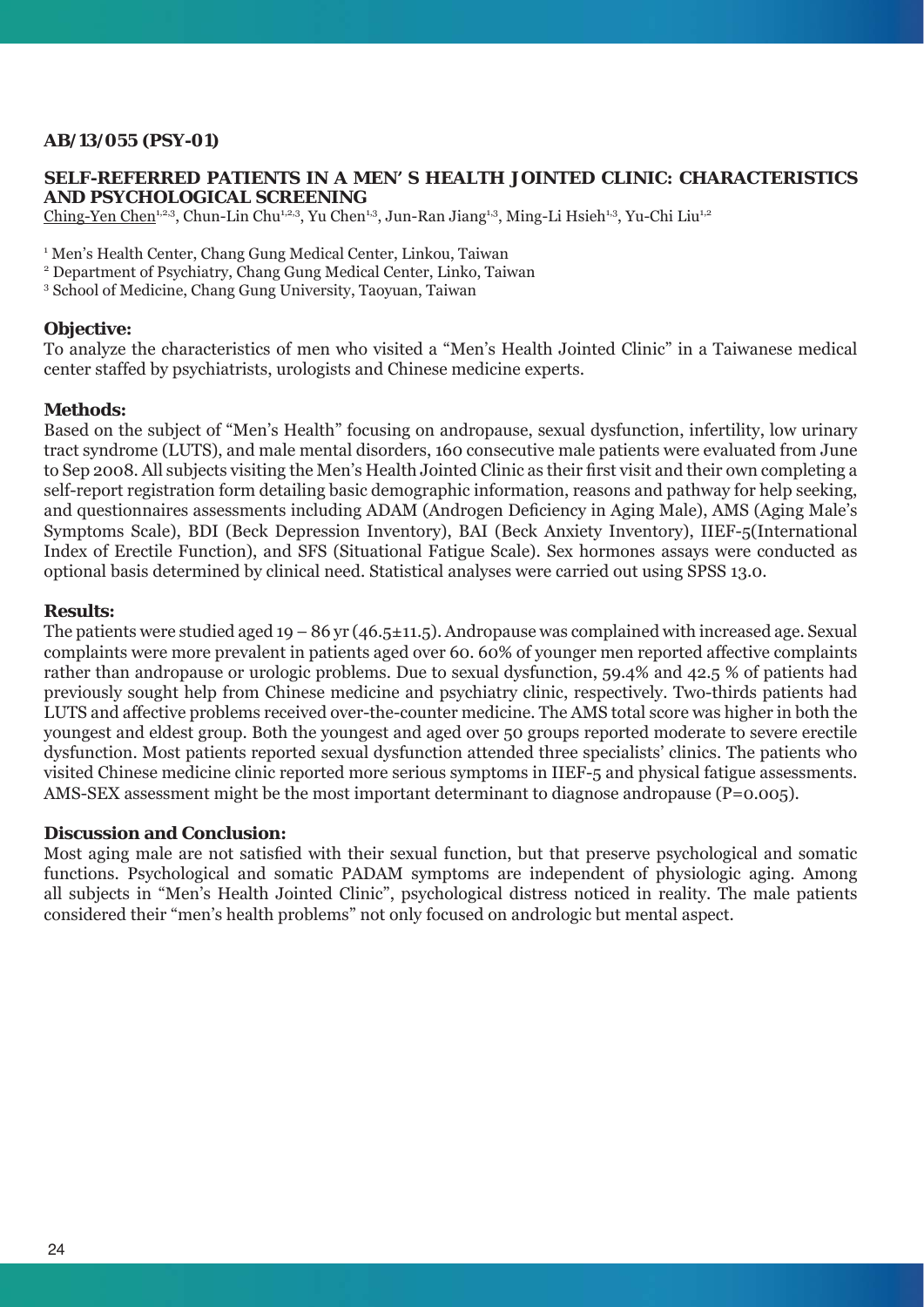# **AB/18/049 (PSY-02)**

### **THE CHARACTERISTICS, AND PSYCHO-SOCIAL APPROACH IN MALE PERPETRATORS WITH DOMESTIC VIOLENCE IN TAIWAN: BEFORE SENTENCE IDENTIFICATION**

Yu-Chi Liu<sup>1,2,3</sup>, Ching-Yen Chen<sup>1,2,3</sup>, Chun-Lin Chu<sup>1,2,3</sup>, , Yu Chen<sup>1,3</sup>, Jun-Ran Jiang<sup>1,3</sup>, Ming-Li Hsieh<sup>1,3</sup>

<sup>1</sup> Men's Health Center, Chang Gung Medical Center, Linkou, Taiwan

2 Department of Psychiatry, Chang Gung Medical Center, Linko, Taiwan

3 School of Medicine, Chang Gung University, Taoyuan, Taiwan

### **Background:**

The law for domestic violence prevention in Taiwan had been established for the past 10 years and permits the domestic perpetrator to be prosecuted. Research has identified that 92% of domestic violence perpetrators are male and most offenders cite external causes for their depression, for example, to blame or assault others. In this study, we sought to understand the clinical characteristics and psycho-social risks in the male perpetrators with domestic violence.

### **Methods:**

Between Aug 2006 and July 2008 in Taoyuan County, Taiwan, court judges referred 155 domestic violence male perpetrators to psychiatric evaluation according to the offender relocation program before sentence identification. Demographic data and crime events were obtained by clinical interview. psycho-social approach was administered using the BDI-II (the Beck Depression Inventory- II) Depression scale and Domestic Violence and Controlling Behavior Checking List. Descriptive statistics were shown to examine the characteristics of the study sample by using SPSS12 for Windows.

#### **Results:**

A total of 155 subjects completed interview and 79 volunteer filled in BDI-II scale. The average age was 41.2±9.9 years. 49% of all were aged over 40. The average educational level was 11 years. One-third subjects were jobless status. Among the perpetrators who had previous criminal record (40/155, 26%), the marital violence was the predominant type (74.2%), 87.1% involved physical abuse, only 7.1% were confessed to verbal abuse. Approximately one-fourths (23.9%) subjects had used implements and 56.8% were drunk on alcohol at the time of their offending. The reason behind the violent conflicts were, drinking  $(54.8\%)$ , personalityrelated (42%) and relationship (23.2%). There was no significant difference in the type of violence used, age of offender and involvement of alcohol compared with Kaohsiung County's research in 2005. 41.8% of respondents reported depression on BDI-II assessment and19% suffering from major depression. All subjects aged 20-30 were assessed as depression, and one of two aged over 60 considered as major depression. The average scores of "feeling of guilty" and "be punished" on BDI- II in the group of age between 50-60 were lower than average.

# **Discussion and Conclusion:**

The characteristics, personality trait and related factors vary in exploring the perpetrator involved in domestic violence. This current study has found that the age groups with the highest risk of major depression are those aged between 20-30 and those ages over 60. The results from this study can be provided to understand offender's characteristics and psycho-social risk factors before sentence identification.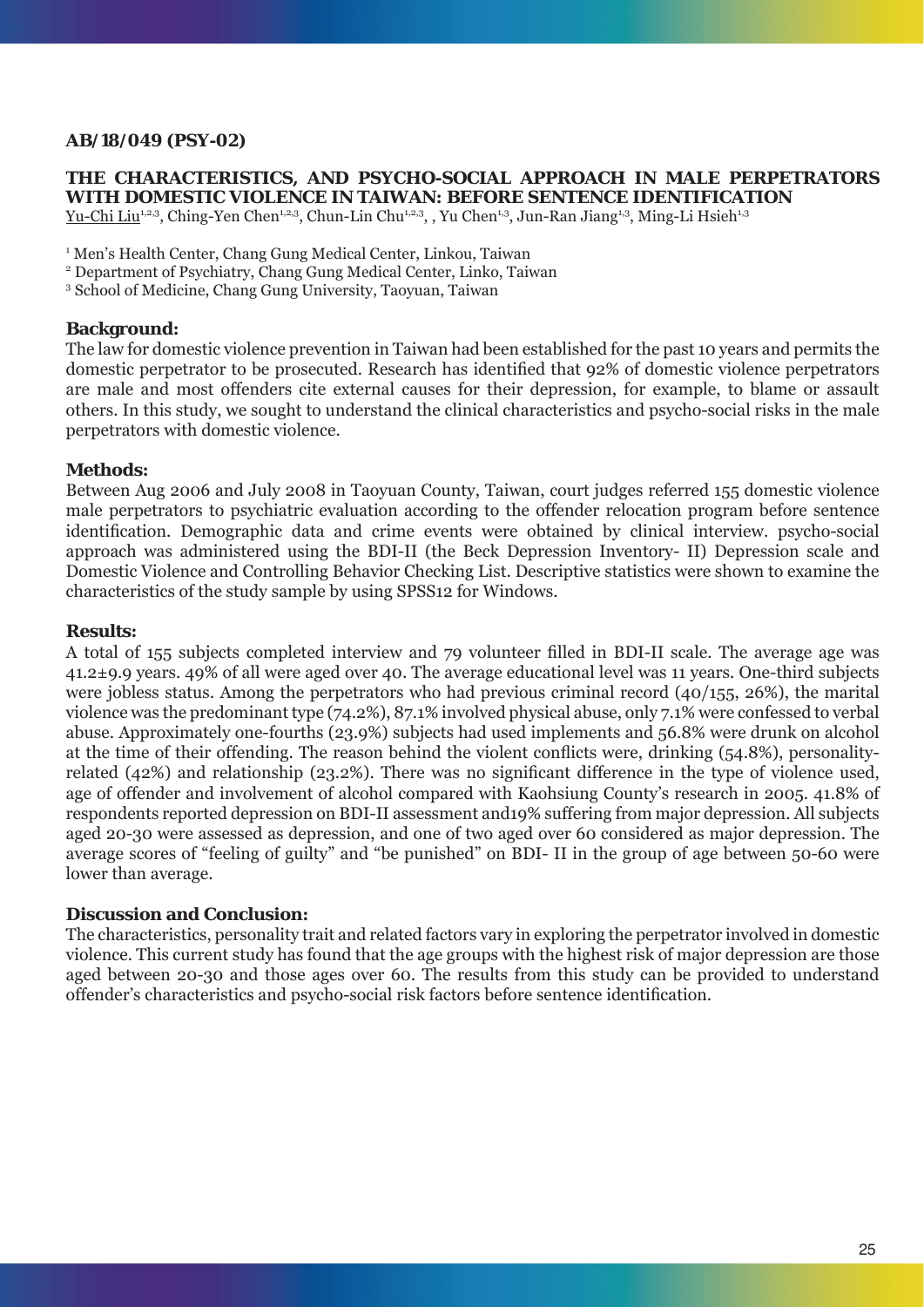# **AB/26/054 (PSY-03)**

## **THE CHARACTERISTICS OF ALCOHOL-RELATED BEHAVIORS AND QUALITY OF LIFE IN THE MALE OFFENDERS OF DRUNK DRIVING IN TAIWAN**

Chun-Lin Chu<sup>1,2,3,4</sup>, Ching-Yen Chen<sup>1,2,3</sup>, Yu-Chi Liu<sup>1,2</sup>, Yu Chen<sup>1,3</sup>, Jun-Ran Jiang<sup>1,3</sup>, Ming-Li Hsieh<sup>1,3</sup>

<sup>1</sup> Men's Health Center, Chang Gung Medical Center, Linkou, Taiwan

2 Department of Psychiatry, Chang Gung Medical Center, Linko, Taiwan

3 School of Medicine, Chang Gung University, Taoyuan, Taiwan

4 Section of Community and Rehabilitation Psychiatry, Chang Gung Medical Center, Taoyuan Branch, Taiwan

# **Background:**

Drunk driving is a severe problem and it always causes some consequences, including disabled injury or death. In many countries, the government set a lot of laws or programs for offenders to prevent the rate of dangerous behaviors. But no specific ways in better effectiveness were reported. Another, men are in a large part of offenders. This study hopes to provide some characteristics of the male offenders about alcohol use and life style for further plans or policies to get good response.

# **Methods:**

A total of 228 offenders were determined by the court for cognition-education program, besides the forfeits, according to the Law of Public Danger. All of them were first or second times to break the law. And they received the program around half of day independently in 6 times between July 2008 and September 2008. There are about 30 to 40 persons per time and they all performed the test after lessons. We used three different tools for evaluating their condition about demographic data, alcohol use and life style, including self-report form, alcohol use disorder identification test (AUDIT) and a Taiwanese version of the SF-36 health survey.

## **Results:**

Of the 228 participants, 21 women were excluded and 46 men didn't finish the tools. The demographic data of residual 161 men are mean age is 38.04 years old and mean educated-year is 12.12 years. And 82 men (50.9%) are in working-class and 84 men (52.2%) are under married status. About medical management, there are only 1.8% (n=3) men even visited psychiatric service and 22.3% (n=36) men got the treatment from other departments. According to self-report, 45.3% (n=73) men agreed the use of alcohol is a problem for themselves and 47.8% (n=77) men mentioned others thought alcohol affected their life. In AUDIT, 51.5%  $(n=83)$  met the level of dependence condition and 21.7%  $(n=35)$  is harmful condition. About SF-36, bodily pain, physical health, vitality and mental health showed lower than normal status among 8 items.

### **Conclusion:**

The results from this analysis suggest around the male offenders of drunk driving although they thought their quality of life were affected by alcohol, but no aggressive managements were performed. Further controlled studies should be needed to evaluate the motivation about improving quality of life during the male offenders.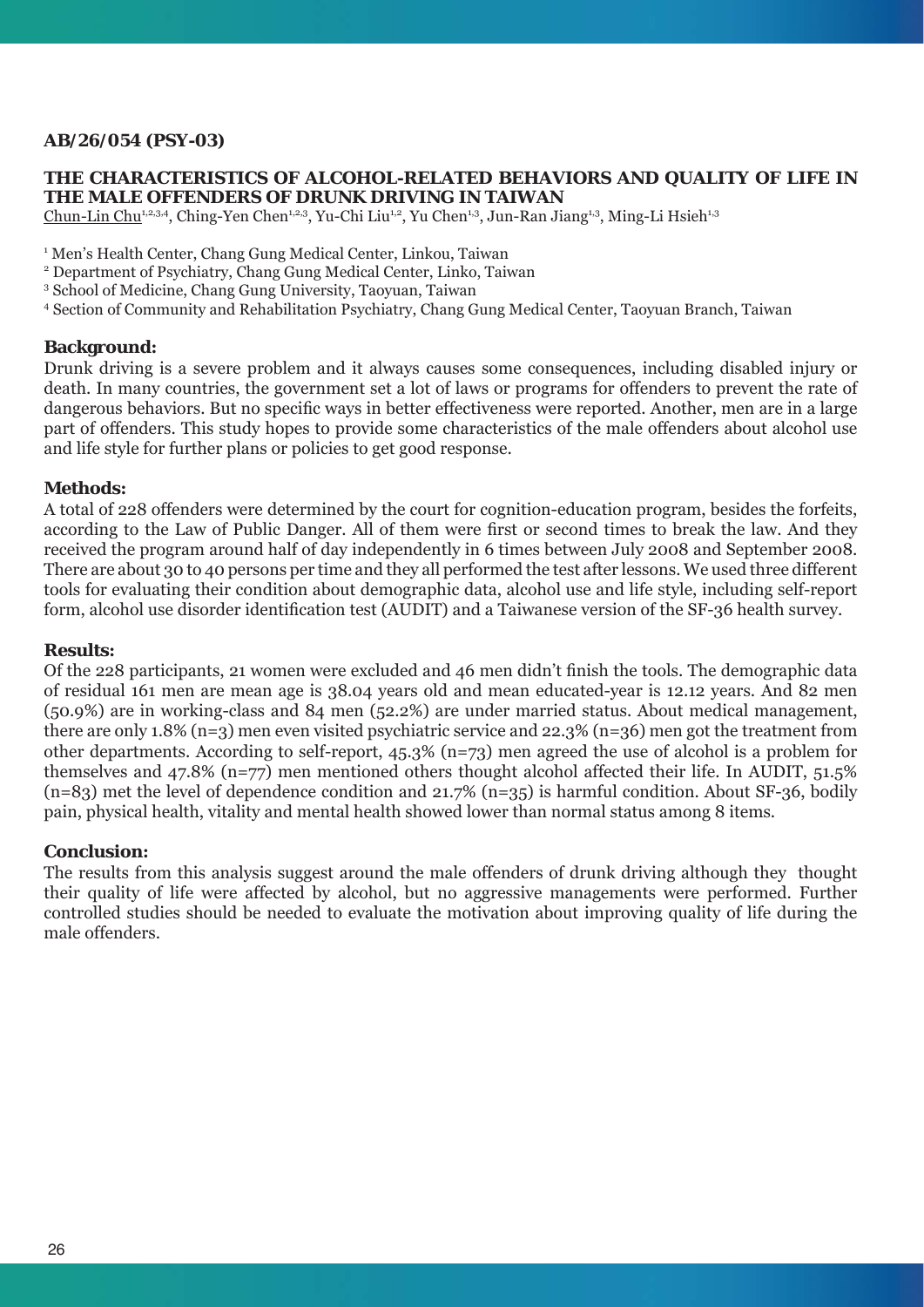# **AB/07/070 (URO-01)**

# **THE TRANSOBTURATOR MALE SLING SYSTEM FOR POSTPROSTATECTOMY INCONTINENCE – ONE YEAR EXPERIENCE WITH A NOVEL TECHNIQUE**

Dr. Ralf Anding, Dr. Ralf Thiel

# **Introduction with Hypothesis:**

The transobturator male sling system was developed by Rehder and Gozzi in Austria and introduced in 2006. The concept of the device comprises the suspension of the bulbar urethra to regain the integrity of the external sphincter after radical prostatectomy in contrast to different devices functioning through obstruction.

# **Methods:**

From 5/2007 to 7/2008 35 patients with moderate to severe incontinence were operated with the AdVance male sling system (American Medical Systems). 32 patients had a radical prostatectomy (25 open, 7 laparoscopic, 6 with adjuvant irradiation), 2 had a TURP, 1 had a TULIP. Average values for patient age, operative time, and hospital stay were 68 years, 44 minutes, and 4 days, respectively. Several patients had prior anti-incontinence  $surgery (6 \text{ bulk}ing agents, 2 \text{ stem cells}, 2 \text{ artificial sphincters}).$ 

# **Results:**

After surgery the stamey grade shifted from II-III° (97,1%) and 0-I° (2,9%) to II-III° (40,0%) and 0-I° (60,0%). Pre- and postoperative pad tests showed a significant reduction from 108g to 25g on average. We observed a reduction of pad use from 1-2 (5,7%), 3-6 (62,8%), 7-10 (28,6%) preoperatively to 0 (34,3%), 1-2 (31,4%), 3-6 (17,2%), 7-10 (14,3%) 3 months postoperatively. The pad use remained nearly unchanged after 6, 9, and 12 months. No major complications were seen after surgery. 4 patients had temporary urinary retention. 3 patients needed repeated surgery for repositioning of the sling. Results were significantly better in the subgroup of patients with incontinence after radical prostatectomy only (22).

### **Discussion:**

With the suspension of the posterior urethra a lengthening of the sphincteric extent, a circular contraction, and a better coaptation without compression of the urethra is achieved. Sphincteric deficiency, adjuvant irradiation or prior anti-incontinence surgery deteriorates the outcome. Also, patients after TURP were no ideal candidates for this procedure.

# **Conclusion:**

With proper patient selection the AdVance male sling system is a minimally invasive, safe, and durable technique for correcting postprostatectomy incontinence.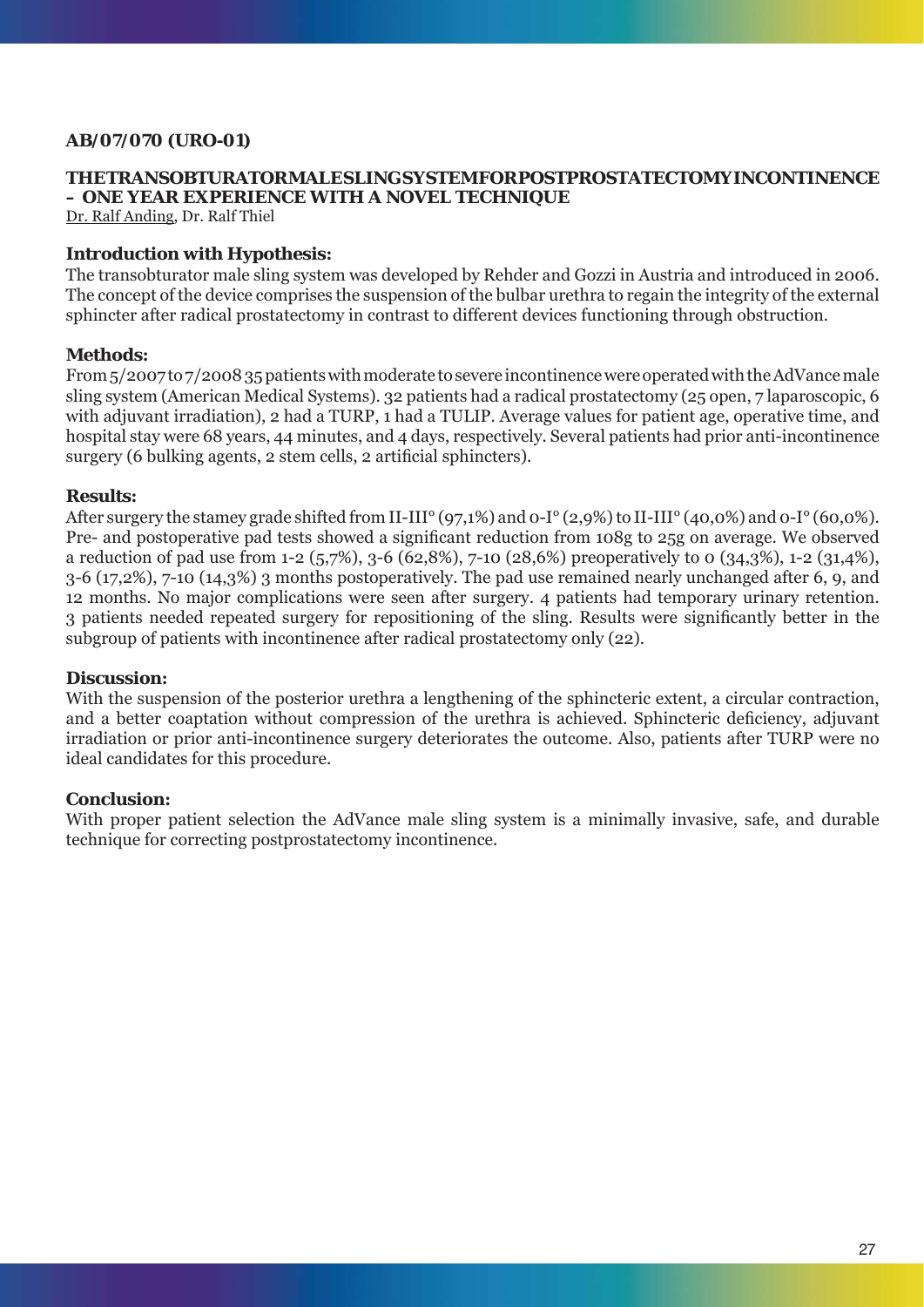# **AB/08/047 (URO-02)**

### **DOES HORMONE REPLACEMENT THERAPY FOR LATE-ONSET HYPOGONADISM AFFECT THE LOWER URINARY TRACT SYMPTOMS IN JAPANESE PATIENTS?**

Tetsuya Takao<sup>1</sup>, Akira Tsujimura<sup>1</sup>, Jiro Nakayama<sup>1</sup>, Yasuhiro Matsuoka<sup>1</sup>, Yasushi Miyagawa<sup>1</sup>, Shingo Takada<sup>2</sup>, Norio Nonomura<sup>1</sup>, and Akihiko Okuyama<sup>1</sup>

<sup>1</sup> Departments of Urology, Osaka University Graduate School of Medicine, Suita

2 Departments of Urology, Osaka Police Hospital, Osaka, Japan

# **Introduction with Hypothesis:**

Hormone replacement therapy (HRT) is performed for the treatment for patients with late onset hypogonadism (LOH). We previously reported the efficacy of HRT with testosterone enanthate (TE) and human chorionic gonadotropin (hCG) for Japanese LOH patients. There is no direct correlation between serum testosterone levels in men and the risk of developing prostate cancer, however, there are no reports associated with voiding symptoms after HRT in the Japanese population. This study examined whether HRT for Japanese patients of LOH affected lower urinary tract symptoms (LUTS).

# **Methods:**

A total of 21 patients with LOH were included in this study. Seventeen patients were given injections of 125mg of TE intramuscularly every 3 weeks, and 4 patients were given 5000 IU hCG. Voiding function and related quality of life were evaluated with International prostate symptom score (IPSS) and King's health questionnaire (KHQ).Changes of IPSS, IPSS quality of life (QOL) index and KHQ, before HRT and 3 months after HRT, were evaluated. Statistical comparisons were made using the Wilcoxon signed rank test, P<0.05 was considered statistically significant.

### **Results:**

Total IPSS and QOL index were not significantly different from 7.43  $\pm$  6.56, 2.71  $\pm$  1.74 at baseline to 8.29  $\pm$ 6.24, 2.91  $\pm$  1.13 after 3 months. There were no significant differences in any of the nine categories of KHQ.

### **Discussion:**

HRT is a first-line treatment for LOH patients; however, HRT should be carefully considered in order to evaluate potential risks and benefits, as testosterone affects multiple organs including the lower urinary tract. This preliminary report showed for the first time that HRT in Japanese LOH patients had no short-term effect on LUTS.

### **Conclusion:**

In this preliminary study, the results suggested that HRT for LOH had no short-term effects on patients with LUTS.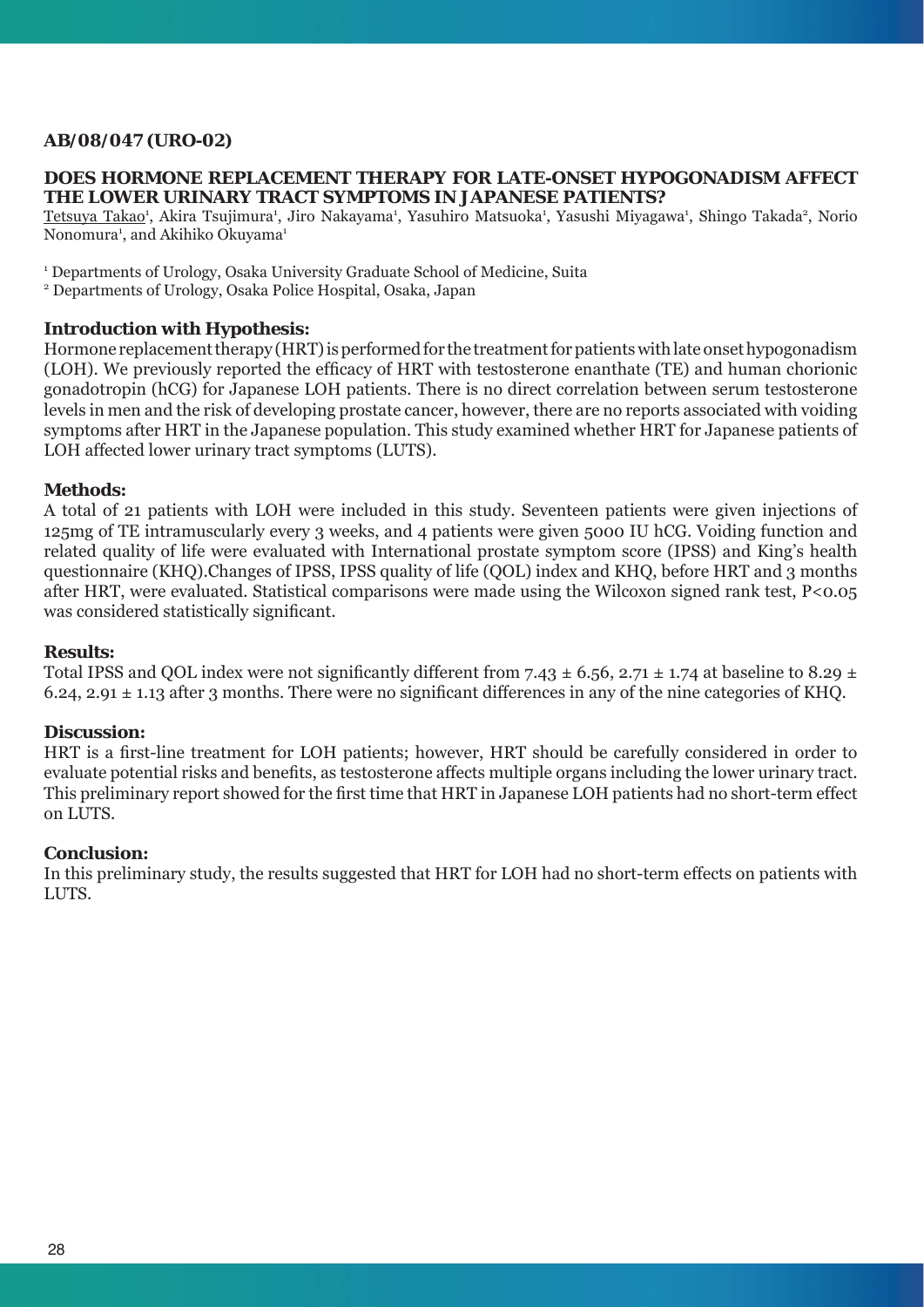# **AB/10/136 (URO-03)**

# **PROSTATE SPECIFIC ANTIGEN (PSA) MEASUREMENTS IN URBAN MALAYSIAN MEN AGED 40 YEARS AND ABOVE AND ITS CORRELATIONS**

<sup>1</sup>BC Lee, <sup>2</sup>HM Tan, <sup>1</sup>SF Tong, <sup>3</sup>CJ Ng, <sup>3</sup>EM Khoo, <sup>4</sup>WY Low

<sup>1</sup>Faculty of Medicine, National University of Malaysia Medical Centre, Kuala Lumpur, Malaysia; <sup>2</sup>Subang Jaya Medical Centre, Subang Jaya, Selangor Malaysia; <sup>3</sup>Department of Primary Care Medicine, University of Malaya Medical Centre, Kuala Lumpur, Malaysia; 4 Health Research Development Unit, University of Malaya Medical Centre, Kuala Lumpur.

# **Introduction:**

Prostate specific antigen (PSA) is a 34 KD serine protease that is produced by the prostate gland. Serum levels maybe affected by many factors. Elevated levels will suggest prostatic enlargement or disease. Recent evidence has shown that metabolic factors may affect its levels. PSA levels in the aging male may point to systemic disorders and be a marker for other diseases.

# **Methods:**

To determine the correlating factors with PSA, 1046 men aged 40 years and above (range of 40 -93 years) were recruited as part of a longitudinal cohort studying an urban population residing in Subang and Kelana Jaya in Klang Valley, Malaysia in 2006. One-to-one interviews were conducted using validated and structured questionnaires including demographic data, self reported medical illness, sexual and health attitude and behavior, IIEF and IPSS scoring. A thorough serum biochemical assessment was conducted, including fasting blood sugar, lipid profile. Anthropometric measurements were also recorded. PSA levels were divided into two groups of either ≤4 0r >4 ng/ml. Benign prostate enlargement was assessed based on symptoms and history (reported) or IPSS score >7 (unreported).

## **Results and discussion:**

93.1% of respondents had a PSA level of  $\leq 4.0$  ng/ml. PSA was found to be significantly associated with benign prostate enlargement (p=0.027), self reported erectile dysfunction (p<0.001), IIEF scores (p=0.001) and IPSS scores (p=0.012). There was no statistical association with metabolic syndrome, waist circumference or BMI, serum testosterone, or coronary heart disease. Logistic regression showed significant correlation with IIEF (OR 2.5; 95% CI 1.4-4.4) and self reported erectile dysfunction (OR 2.8; 95% CI 1.7-4.8).

### **Conclusion:**

PSA levels were not raised in the majority of respondents. PSA levels were associated with benign prostate enlargement, self reported erectile dysfunction, IIEF and SPSS scores. There was significant correlation with logistic regression for IIEF scores and self reported erectile dysfunction only.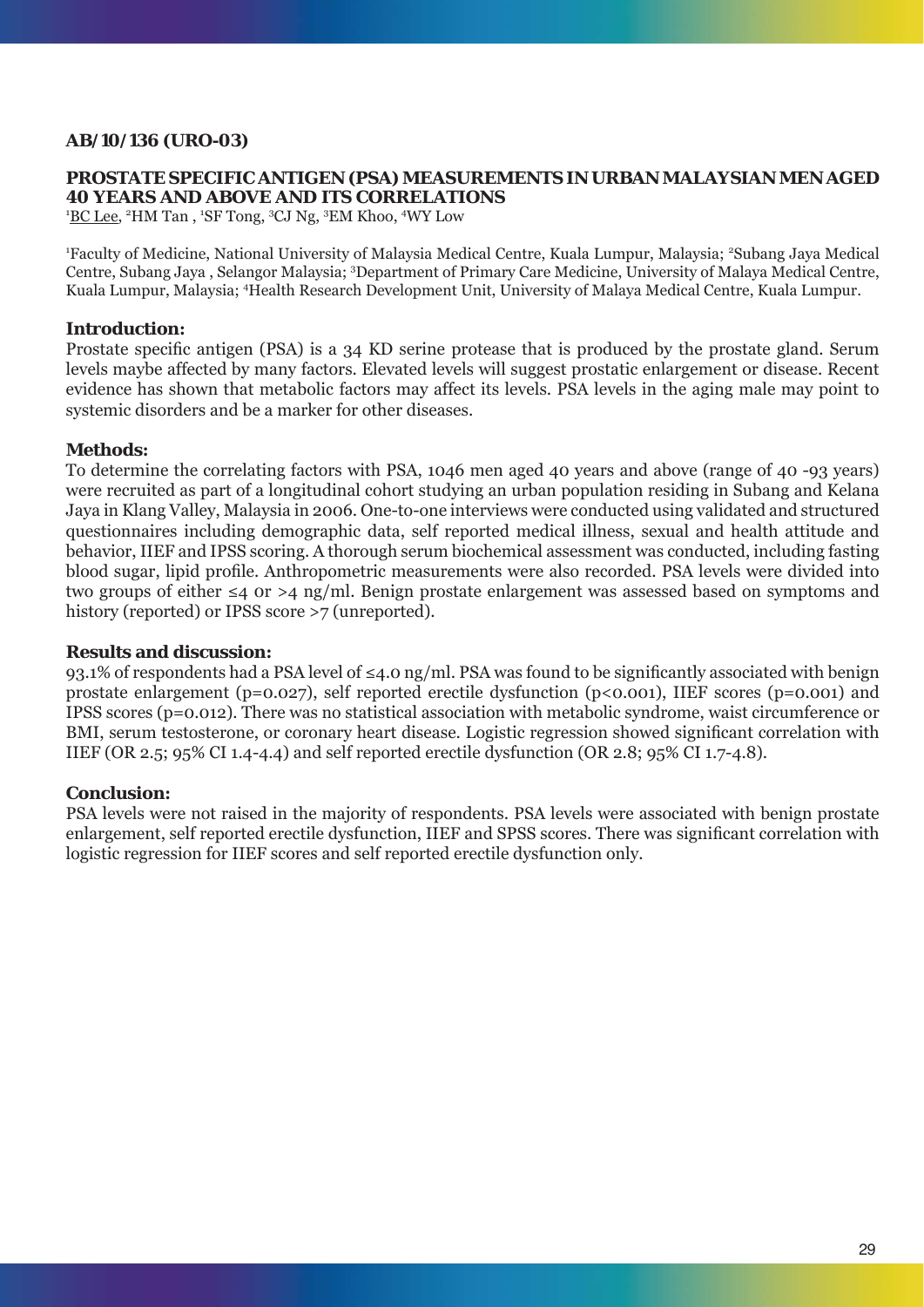# **AB/17/167 (URO-04)**

#### **PHOTOSELECTIVE VAPORIZATION (PVP) VERSUS TRANSURETHRAL RESECTION OF THE PROSTATE (TURP): A PROSPECTIVE STUDY OF EARLY FUNCTIONAL OUTCOME AND IMPACT ON SEXUAL FUNCTION**

Yu Chen, Ming-Li Hsieh, Ching-Yen Chen, Chun-Lin Chu, and Jun-Ran Jiang Men's Health Center, Chang Gung Memorial Hospital, Chang Gung University, Taiwan

### **Purpose:**

To compare the early outcome including sexual function and postoperative morbidity of photoselective vaporization (PVP) and transurethral resection of the prostate (TURP) in patients suffering from low urinary tract symptoms (LUTS) due to benign prostatic hyperplasia (BPH).

#### **Materials and Methods:**

From Oct 2005 to Oct 2007, 53 patients received PVP (n=26) and TURP (n=27) in a prospective, nonrandomized study. Primary outcome parameters included International Prostate Symptom Score (IPSS), peak urinary fl ow rate (Qmax), and International Index of Erectile Function Score (IIEF5) (IIEF5>11 included before operation). Secondary outcomes included intra-operative and post-operative surgical parameters and morbidity.

#### **Results:**

Baseline characteristics including age, PSA, prostate volume, IPSS, Qmax, and IIEF5 before operation were similar in both PVP and TURP groups. Operation time was no significant difference between two groups. Hospital stay was significant shorter in the PVP group  $(2.2\pm0.3$  days vs  $4.5\pm0.7$  days; p=0.003). Catheter drainage was removed significant earlier after PVP than after TURP (1.2 $\pm$ 0.3 days vs 3.3 $\pm$ 0.7 days; p<0.001). Outcome of IPSS and Qmax were similar in both groups in 3 months. Mean IIEF5 score changed from 18.0±2.8 to 19.3±3.3 and 17.1±3.0 to 16.5±3.4 in PVP group and TURP group within 3 months, respectively (p>0.05). Retrograde ejaculation rate was 30.8% in PVP group and 76.9% in TURP group (p<0.05). Intra-operative and post-operative complications were comparable between two groups.

### **Conclusion:**

Early outcomes 3-months after PVP and TURP are comparable. PVP offers advantageous over TURP with regard to sexual function and comfortable hospital stay.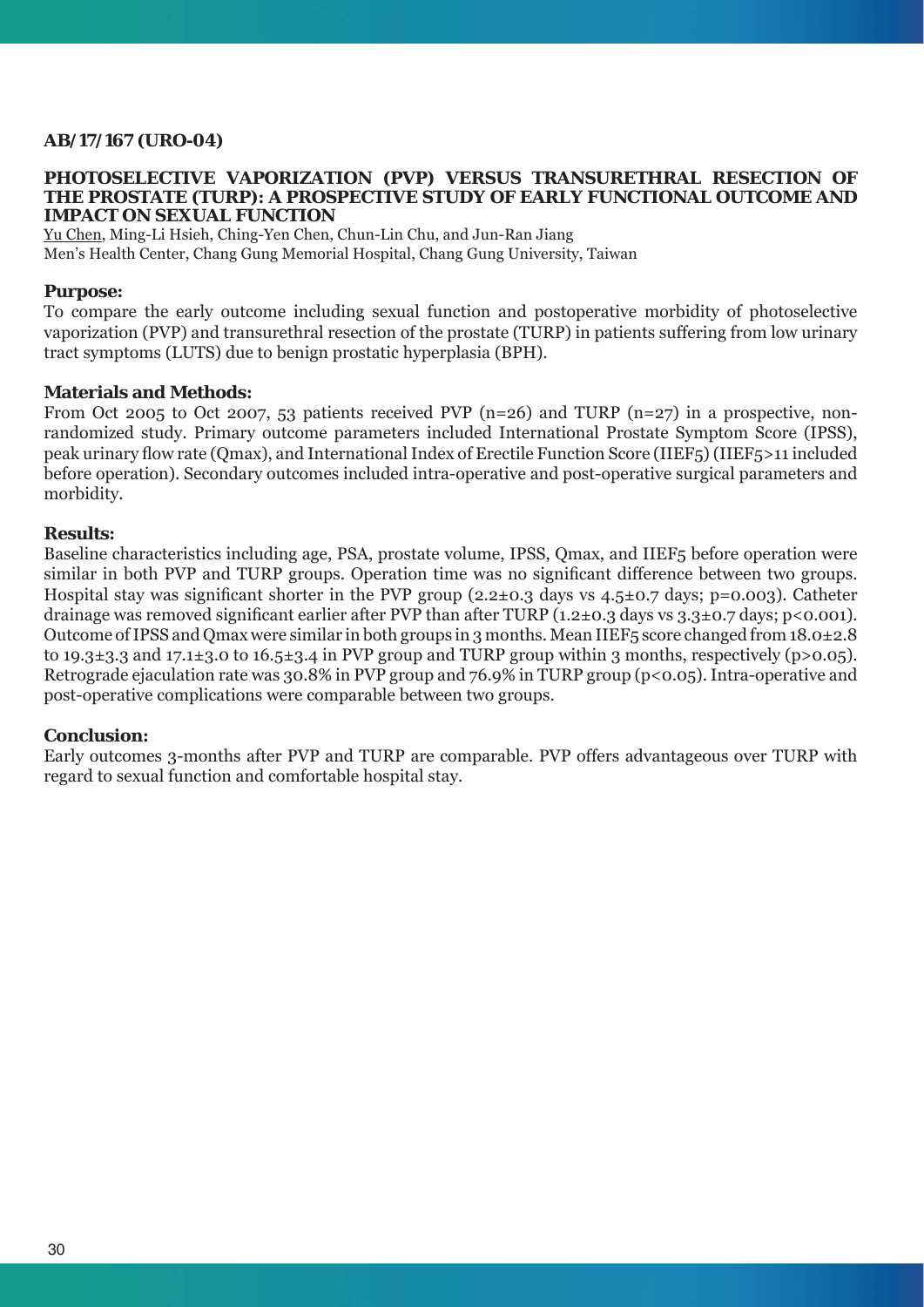# **AB/20/074 (URO-05)**

# **DNA DAMAGE SIGNALING IN RESPONSE TO OXIDATIVE STRESS IN PROSTATE CANCER CELLS**

Hisamitsu Ide, Kojiro Nishio, Keisuke Saito, Yutaka Kamiyama, Satoru Muto, Shigeo Horie. Teikyo University School of Medicine, Tokyo, Japan.

# **Introduction:**

Oxidative stress can cause DNA damage and has carcinogenic potential. We analyzed the effects of H2O2 on the apoptosis through DNA damage signaling and also PSA production in prostate cancer cells.

### **Methods:**

We tested the expression level of PSA and the activation of DNA damage response proteins including ATM (ataxia-telangiectasia-mutated kinase), H2AX (histone H2AX variant) and Chk2 (checkpoint kinase2) in prostate cancer cell lines with various concentration of H2O2. Apoptosis is quantified by flow cytometry, caspase-3 cleavage and DNA laddering.

### **Results:**

H2O2 induces apoptosis and the phosphorilation of ATM, H2AX and Chk2 in LNCaP cells. ATM inhibitor can block the phospholyration of H2AX and Chk2, but induced the activation of alternative pathways, p38 and ERK. PSA expression was increased by high concentration of H2O2, although androgen receptor expression is suppressed.

### **Discussion:**

Oxidative DNA damage and its signaling pathway have important roles for the carcinogenic and aging process. Further mutagenic and pathogenically studies will be needed for such conclusions.

### **Conclusion:**

Our results may indicate that oxidative stress can stimulate PSA expression and presumably modulate the prostate carcinogenesis through the activation of DNA damage response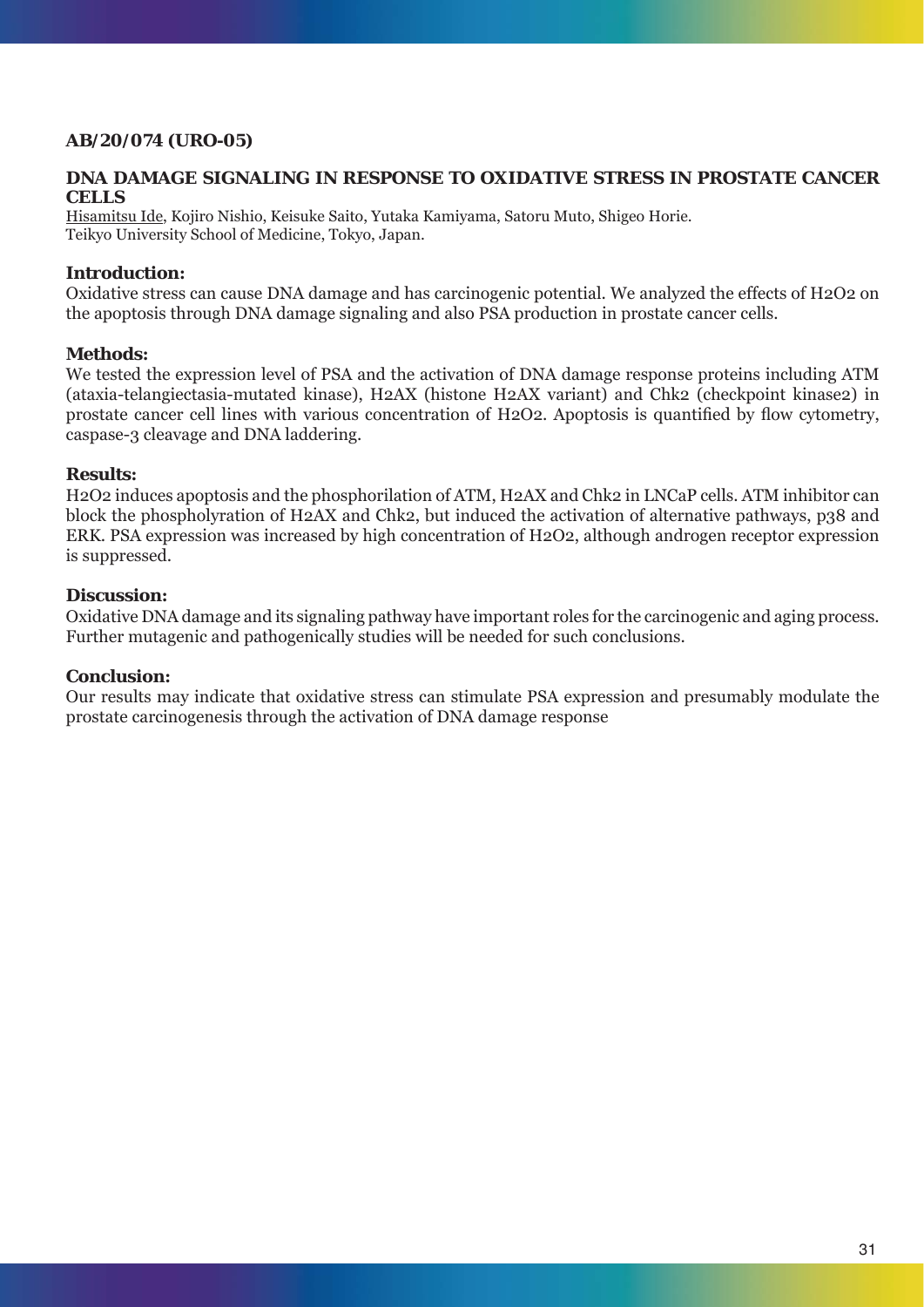# **AB/22/077 (URO-06)**

# **EFFECTS OF PDE5 INHIBITOR ON BLADDER BLOOD FLOW AND NITRIC OXIDE PATHWAY IN THE RAT URINARY BLADDER AFTER PARTIAL OUTLET OBSTRUCTION**

<u>Masuda H</u>ª, Ichiyanagi Nª,Horie Sª, Sakai Yª, Yokoyama M1, Kihara Kª, Azuma H<sup>3</sup>

Departments of Urology<sup>1</sup> and Biosystem Regulation, Institute of Biomaterials and Bioengineering<sup>3</sup>, Tokyo Medical and Dental University, Tokyo, Japan and Department of Urology<sup>2</sup>, Teikyo University, Tokyo, Japan

# **Introduction with Hypothesis:**

Recently, ischemia is believed to play a major role in bladder dysfunction. We investigated whether chronic administration of sildenafil as a phosphodiesterase type 5 (PDE5) inhibitor, increases the bladder blood flow and its mechanisms involving the nitric oxide (NO) pathway and reactive oxygen species (ROS) in the bladder dysfunction induced by partial outlet obstruction (BOO) in the rats.

### **Methods:**

Two weeks after creating BOO rat model treated with vehicle or sildenafil (3, 10, 30mg/kg/day, orally for two weeks), we estimated bladder blood flow by using a fluorescent microsphere infusion technique, and tissue contents of NOx, cyclic GMP, endothelin-1 and malondialdehyde (MDA) as a ROS marker in the bladder. Also, bladder contractile response to electrical field stimulation in vitro was investigated.

#### **Results:**

In BOO rats, bladder blood flow, NOx, cyclic GMP contents and bladder contractile response significantly  $(p<0.05)$  reduced compared with sham group. On the other hand, endothelin-1 and MDA contents significantly  $(p<0.05)$  increased. Sildenafil treatment does-dependently recovered bladder blood flow, NOx and cyclic GMP contents and bladder contractile response, while it significantly decreased endothelin-1 and MDA contents in BOO rats as compared with vehicle group.

### **Discussion:**

BOO may induced bladder dysfunction caused by ischemia with accumulation of ROS and impairment of NO pathway. Chronic sildenafil treatment recovered the bladder dysfunction. This favorable finding seems to be caused by preservation of bladder blood flow with reduction of ROS and upregulation of NO pathway.

### **Conclusion:**

Chronic sildenafi l treatment may recover bladder dysfunction caused by BOO.